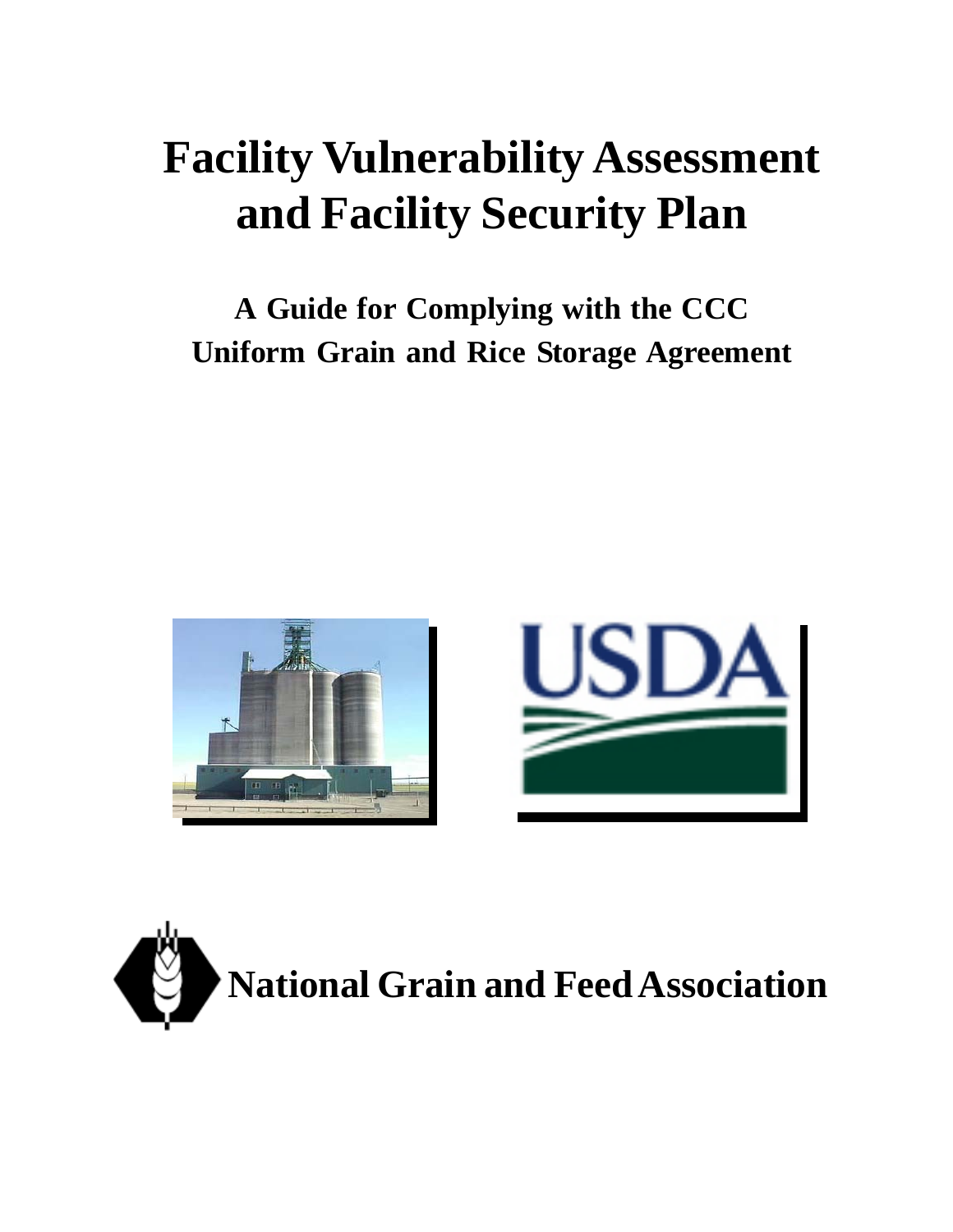Copyright© July 2004 By the National Grain and Feed Association 1250 I St., N.W., Suite 1003 Washington, D.C., 20005-3922 E-Mail: ngfa@ngfa.org Web Site: www.ngfa.org

All Rights Reserved. No portion of this publication may be reproduced or transmitted in any form or by any means, electronic or mechanical, without prior permission in writing from the publisher.

**Disclaimer:** The National Grain and Feed Association makes no warranties, expressed or implied, concerning the accuracy, application or use of the information contained in this publication. Further, nothing contained herein is intended as legal notice. Competent legal counsel should be consulted on legal issues.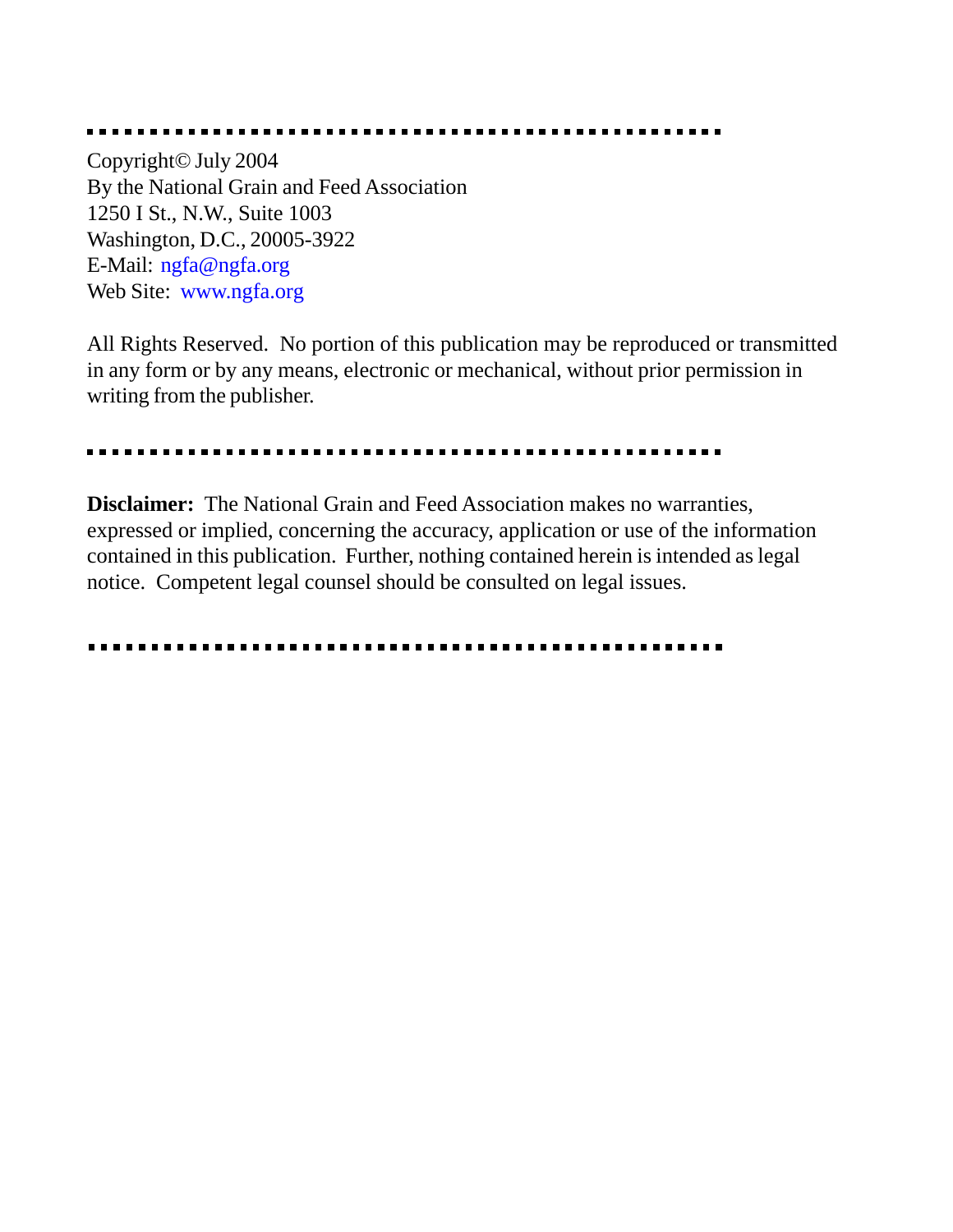### **Contents**

|             | Introduction - What the UGRSA Contract RequiresAnd What It Doesn't  Page 4 |        |
|-------------|----------------------------------------------------------------------------|--------|
| $\bullet$   |                                                                            |        |
|             |                                                                            |        |
|             | Part I: Guidance for Conducting a Facility Vulnerability Assessment        | Page 9 |
|             |                                                                            |        |
|             |                                                                            |        |
|             |                                                                            |        |
|             |                                                                            |        |
|             |                                                                            |        |
| Appendix 1: | <b>Sample Form - Management Certification of Completion</b>                |        |
|             |                                                                            |        |
|             |                                                                            |        |
|             |                                                                            |        |
|             |                                                                            |        |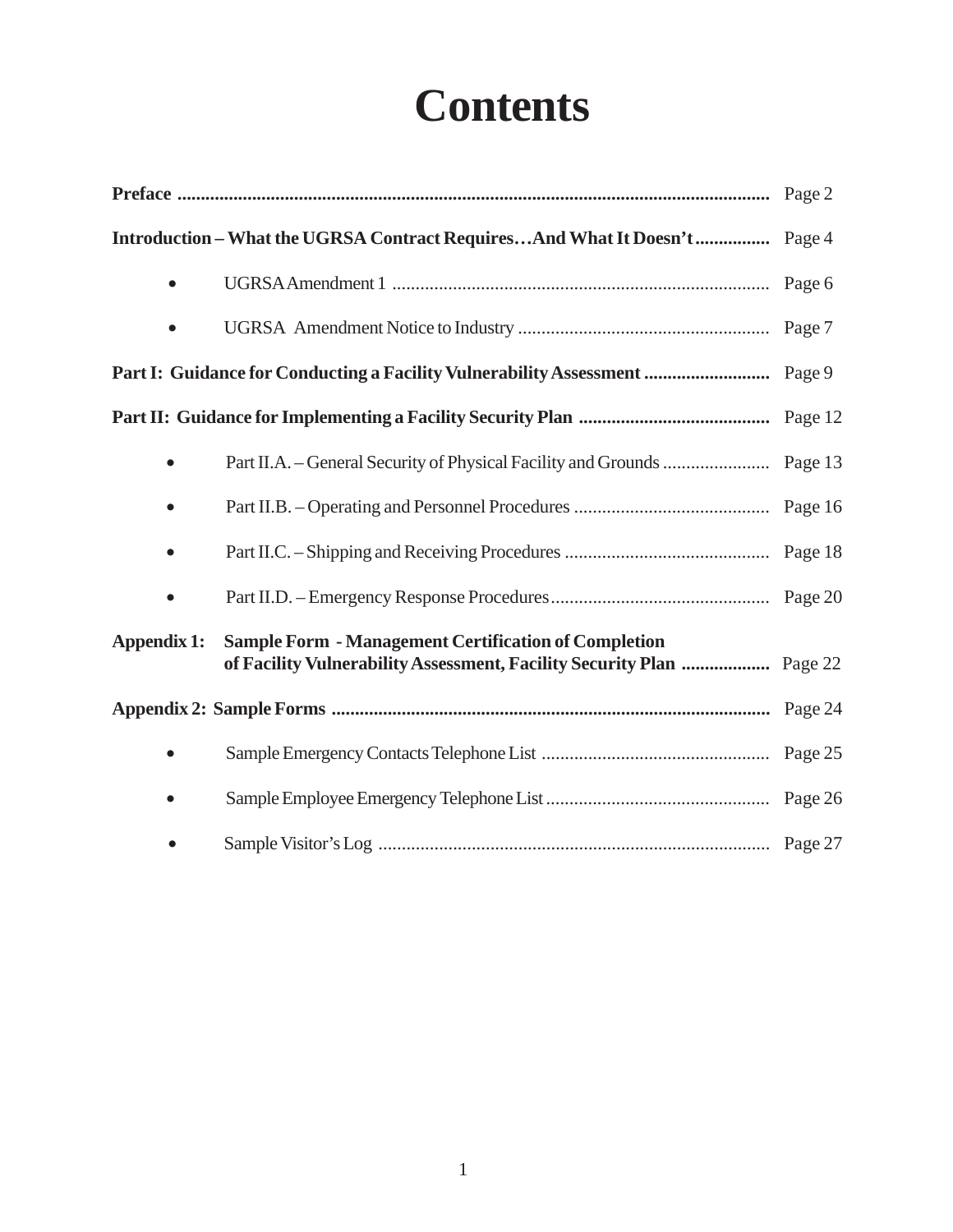### **Preface**

This document, developed by the National Grain and Feed Association (NGFA), provides guidance to assist grain warehouse operators in complying with the Uniform Grain and Rice Storage Agreement (UGRSA) requirement to conduct a facility vulnerability assessment and implement a facility security plan to protect CCC-owned or CCC-interest grain.

This document is organized in the following manner:

- **Introduction** provides an overview of Amendment 1 to the UGRSA contract for 2004-05, as well as a clarifying notice to the industry issued by USDA/CCC. The texts of both documents also are provided. Part I also places the UGRSA contract requirements related to facility security into context with the overall U.S. government initiative to protect the agricultural sector and to make it less vulnerable to a terrorism incident or other security-related breaches that could compromise the safety or abundance of the U.S. food supply.
- **Part I** provides guidance for warehouse operators on complying with the UGRSA contract provisions requiring that **facility vulnerability assessments** be conducted.
- **Part II** provides guidance for warehouse operators on complying with the UGRSA contract requirement that a **facility security plan** be developed and implemented. For clarity, this section is divided into four subparts that cover each of the UGRSA contract requirements:
	- ¾ **Part II.A.** Presents a menu of options for addressing the general security of the physical facility and grounds.
	- ¾ **Part II.B.** Presents options for addressing operating and personnel procedures.
	- ¾ **Part II.C.** Presents options for addressing shipping and receiving procedures.
	- ¾ **Part II.D.** Presents options for addressing emergency response procedures.
- **Appendix 1** contains a sample form that warehouse operators can use to document that they have conducted a facility vulnerability assessment and implemented a facility security plan, which can be placed into an appropriate file.
- **Appendix 2** contains sample forms that warehouse operators can use for developing: 1) an emergency telephone list; 2) a sample employee emergency telephone list; and 3) a sample visitor's log.

The topics discussed and guidance provided in this document are **not** formal recommendations. Nor are they designed to be a comprehensive compilation of all security issues confronting grain storage facilities or other agribusinesses. Rather, this document is designed to provide a **"menu" of ideas and concepts** that grain warehouse managers can consider incorporating into a facility security plan so as to comply with the UGRSA requirements.

**It is extremely important when developing or modifying a facility security plan to select those procedures that are effective, practical and realistic for the type and characteristics of the facility for which they are intended, as well as the physical surroundings in which the**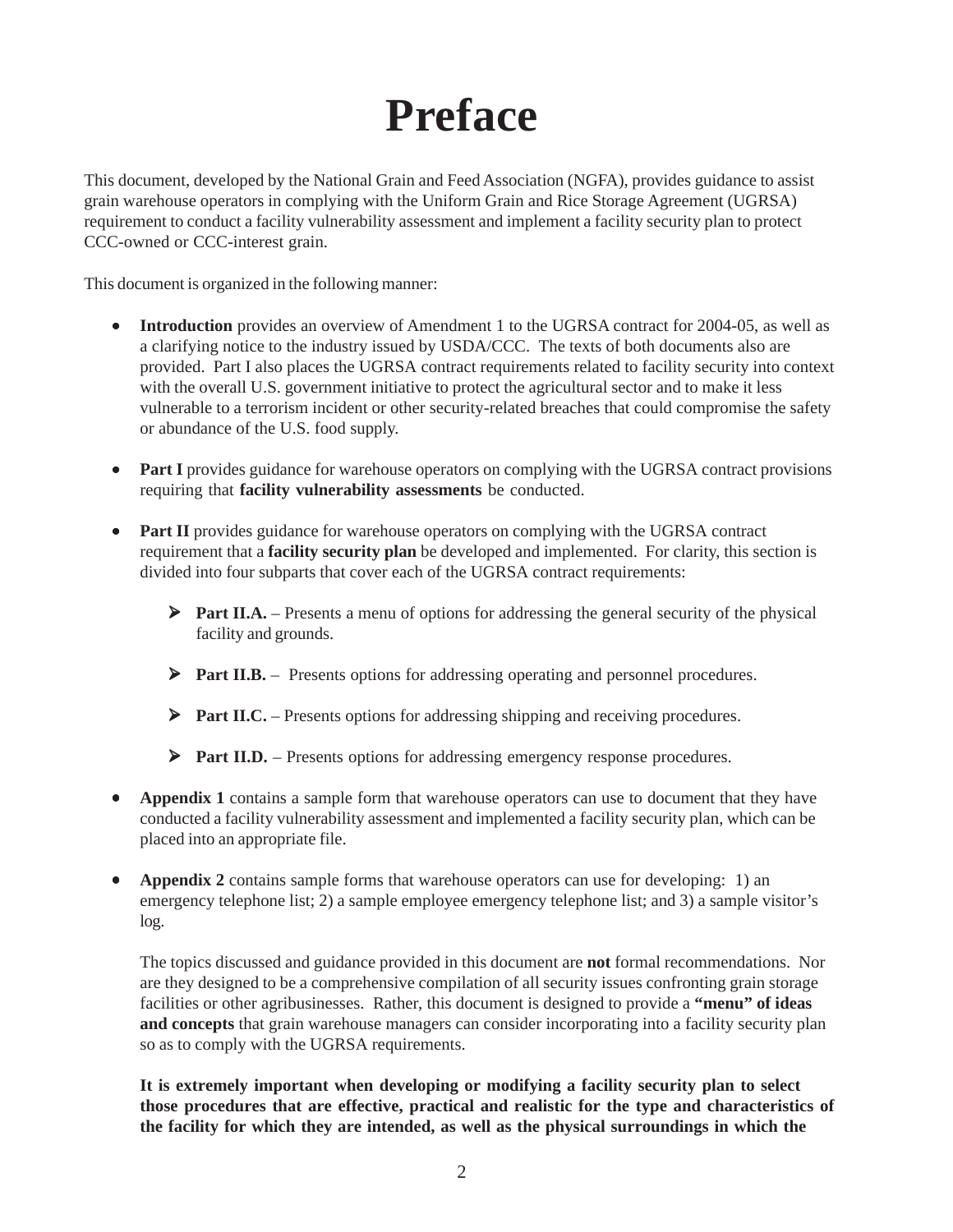**plant operates.** There is no "one-size-fits-all" approach when it comes to facility security, and different plans may be appropriate for different facilities operated by the same company based upon the circumstances and conditions present. The facility vulnerability assessment can be useful in identifying facility-security steps that may be appropriate for individual situations. **In addition, it is extremely important that you select facility-security measures that are achievable and that will be implemented.**

Two other important points:

- ¾ There currently is **no requirement to submit a facility vulnerability assessment or facility security plan to USDA/CCC** for review or approval. In fact, USDA/CCC does not want to receive these documents and returns those it does receive to the warehouse operator. Rather, keep these documents on hand and available in a secured area at the facility in the event a CCC warehouse examiner inquires during the examination whether you have conducted such a vulnerability assessment and prepared a security plan. Be sure the warehouse examiner has proper credentials before providing any such information.
- ¾ As explained later in the Introduction, USDA/CCC does **not require that a separate facility security document be developed by warehouse operators to comply with the UGRSA requirement**, so long as the warehouse operator has a preexisting plan that addresses the requirements. Thus, the ideas and concepts presented in Parts I and II of this document can be used as a tool to review and compare your existing plan to ensure it addresses the facility vulnerability assessment and facility security requirements of the UGRSA. Or, it can be used as a starting point for developing your individualized plan. In this regard, be sure to include other or different facility-security procedures already being utilized at your facility and its operations.

The information contained herein largely is derived and adapted from the *Agribusiness Facility and Operations Security* document developed by a special task force of the NGFA and published on Nov. 16, 2001*. [See the NGFA's web site at www.ngfa.org for a copy.]* This document also contains information presented during a special "Industry Town Hall Meeting" conducted on March 15, 2004 at the NGFA's 108th annual convention in San Antonio, Texas. Speakers included USDA officials who developed the amendment and industry experts in the field of facility asset security.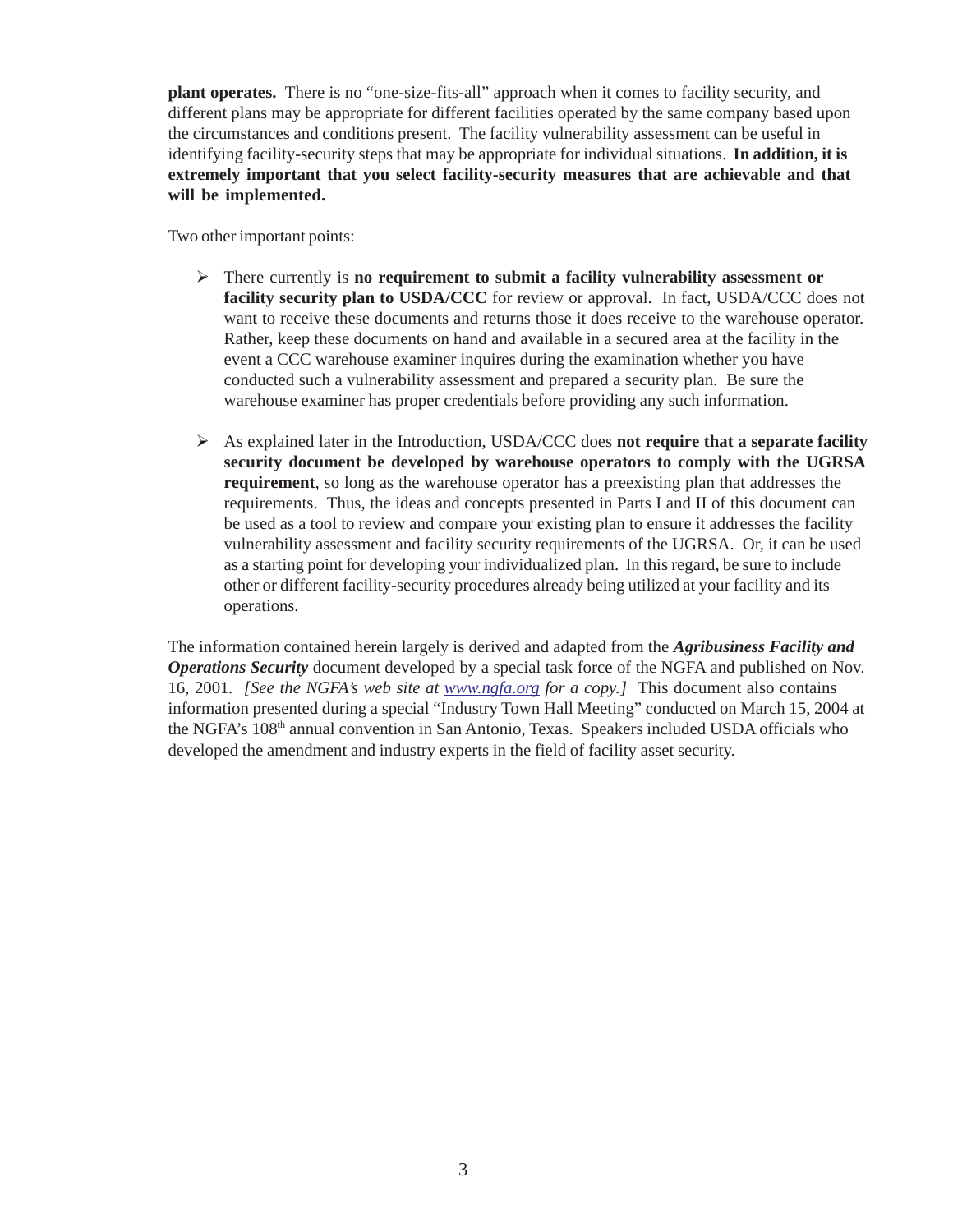### **Introduction**

### **What the UGRSA Contract Requires …And What It Doesn't…**

Under Amendment 1 to the UGRSA contract for 2004-05 issued by USDA/CCC, grain warehouses are required by Sept. 1, 2004 to conduct a facility vulnerability assessment and implement a facility security plan.

The UGRSA contract amendment is part of an overall government initiative, embodied in Homeland Security Presidential Directive Number 9 (HSPD-9), to "harden" the agricultural sector and make it less vulnerable to a terrorism incident or other security-related breaches that could compromise the safety of the U.S. food supply. HSPD-9 is a sweeping executive order that directs several federal agencies to work cooperatively to develop plans to protect the safety and security of the nation's plant and animal-based food supply. The directive is expected to have significant implications for grain elevators, feed mills, processors and other sectors of the U.S. agriculture and food system. For instance, in addition to the UGRSA, HSPD-9 is expected to result in USDA issuing vulnerability assessment and security planning requirements for entities operating under other government contracts, including those used by CCC to procure products for domestic and foreign food assistance programs. As the sequential number would indicate, similar homeland security presidential directives already have been issued for several sectors of the U.S. economy, including the financial services and transportation sectors.

Among other things, HSPD-9 directs the secretaries of agriculture, health and human services (which includes the Food and Drug Administration) and homeland security to "expand and continue vulnerability assessments of the agriculture and food sectors," and to update those assessments every two years. It also requires USDA and the Departments of Homeland Security, Health and Human Services and Justice (including the FBI), as well as the Environmental Protection Agency, CIA and other federal agencies, to "prioritize, develop and implement…mitigation strategies to protect vulnerable critical nodes of production or processing from the introduction of diseases, pests or poisonous agents." And it calls on federal agencies to expand the development of "common screening and inspection procedures" for agriculture and food products imported into the United States, and to "maximize effective domestic inspection activities" for domestic shipments of food products. In implementing its provisions, the directive also states that federal agencies are to "ensure that homeland security programs do not diminish the overall economic security of the United States."

Amendment 1 to the UGRSA added a new "Security Plan" section to Part III of the contract, which addresses the warehouse operator's contractual responsibilities. Specifically, UGRSA Amendment 1 requires warehouse operators to **implement a security plan that "includes measures to protect grain handled and stored" under the contract**. It also requires warehouse operators to **conduct a facility vulnerability assessment that addresses four major components**:

- The **general security of the physical structures and grounds** of the grain storage facility;
- The warehouse's **shipping and receiving procedures** to ensure grain is "not subject to tampering";
- Specifying **actions to be taken in the event of a "national emergency"**; and
- **Emergency contact information** for local security authorities.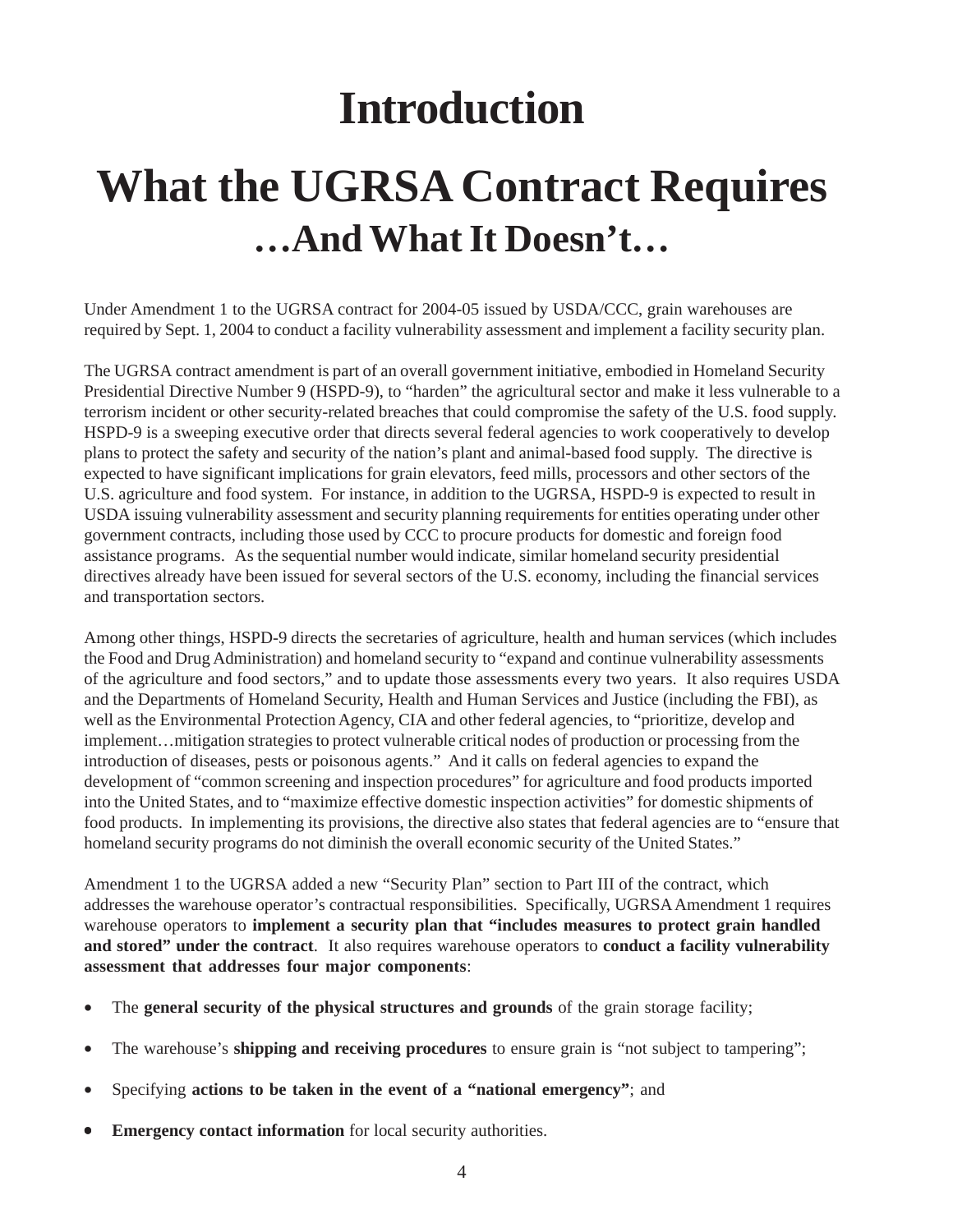In response to input submitted by the NGFA, USDA on Jan. 14, 2004 issued a "Notice to the Industry" *[BCD-65]* in which it clarified several important aspects of Amendment 1.

Importantly, USDA clarified in its notice that it does **not intend to specify minimum standards** for what should be included in a UGRSA warehouse's facility security plan. Instead, the notice states that CCC intends to provide flexibility for the warehouse operator to make a "good-faith effort" to address the requirements contained in Amendment 1. "The security plan required…is general in nature because of the diversity of the warehouse industry and the need for warehouse operators to determine the extent of risk that exists at individual locations and to devise appropriate risk-mitigation measures," the notice adds. "Thus, it is not USDA's intent to prescribe the specifics to be included in the warehouse's facility security plan."

During a presentation at the NGFA's 108<sup>th</sup> annual convention in March 2004, USDA officials elaborated that the "minimum standard" for a specific warehouse facility will vary, but will be "what is required to keep stored and handled commodities safe." They noted that the requirement "is a work in progress," and that USDA will continue to evaluate whether further guidance is needed in future years.

USDA's notice to the industry also attempts to clarify several of the most troubling and confusing aspects of the UGRSA amendment. Specifically, USDA elaborated on the following requirements:

- The requirement to have shipping and receiving procedures in place to protect against tampering of grain means that the operator is to have procedures that provide "**adequate security at the receiving and load-out areas** at the UGRSA facility that are within the "**physical control of the warehouse operator**." In essence, this means that the warehouse operator's obligation does **not** extend to those delivering grain to the facility. Further, currently this provision does **not** impose obligations on UGRSA warehouse operators concerning security of outbound conveyances; instead, those matters are between the shipper and receiver/customer.
- The requirement to take action in the event of a "national emergency" means that the warehouse operator is to have a contingency plan that includes **emergency steps that would be activated if there is a "credible threat to the safety or security of those commodities stored or handled at the UGRSA facility**." Under the federal Bioterrorism-Preparedness Law, declarations of credible threats to various sectors of the food and feed chain are the responsibility of the U.S. Department of Homeland Security and FDA. Enabling those agencies to convey such alerts was one of the principal purposes of the facility registration requirement mandated under the law and implemented by FDA effective Dec. 12.
- The requirement to have contact information for local security authorities means that the warehouse operator is to **include in the security plan the names and telephone numbers for local emergency responders**, such as the local police and fire departments, as contact points if a terrorist or other incident occurs that could compromise the safety of commodities stored or handled under the UGRSA. In addition, USDA's notice to the trade recommends that the warehouse operator include contact information for the local FBI office, if available, so that the FBI can be contacted in the event of a terrorism incident.

USDA's notice also clarifies that USDA will **not** require UGRSA warehouse operators to have a separate and distinct facility security plan solely for USDA's purposes. Instead, existing plans developed for other government or private entities (such as emergency action plans, hazardous material response plans, spill prevention, control and countermeasure plans or other similar programs) will suffice as long as they address the four broad requirements contained in the UGRSA amendment. In addition to the three requirements cited previously, the fourth is for the facility security plan to address the general security of the physical structures and grounds of the warehouse.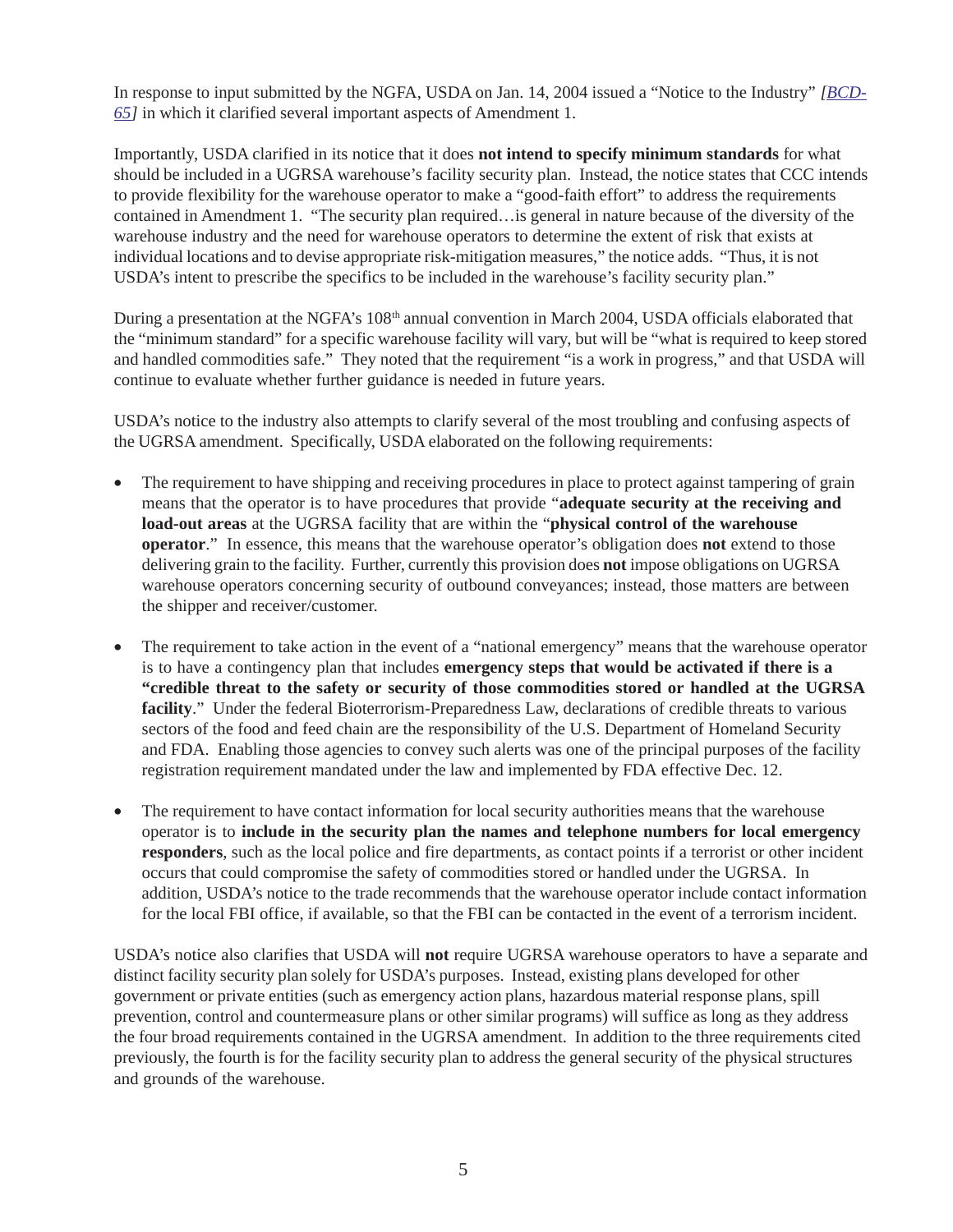#### **CCC-25 (Amend. 1) U.S. DEPARTMENT OF AGRICULTURE**

#### **AMENDMENT 1 TO CCC-25, UNIFORM GRAIN AND RICE STORAGE AGREEMENT (UGRSA)** *(1)* **No. A -3-CCC**

**NOTE:** *The authority for collecting the following information is Pub. L. 107-171. This authority allows for the collection of information without prior OMB approval mandated by the Paperwork Reduction Act of 1995. The time required to complete this information collection is estimated to average 15 minutes per response, including the time for reviewing instructions, searching existing data sources, gathering and maintaining the data needed, and completing and reviewing the collection of information.*

*The following statement is made in accordance with the Privacy Act of 1974 (5 USC 552a). The authority for requesting the following information is 15 U.S.C. 714 and regulations promulgated thereunder (7 CFR Parts 1421 and 1403). The information will be used to complete the terms of an agreement between the warehouse operator and CCC. Furnishing the requested information is voluntary, however, without it, eligibility to enter into an agreement with CCC cannot be determined. This information may be provided to other agencies, IRS, Department of Justice, or other State and* Federal law enforcement agencies, and in response to a court magistrate or administrative tribunal. The provisions of criminal and civil fraud statutes, including 18 USC 286, 287, 371, 641, 1001; 1014, 15 USC 714m: and 31 USC 3729, may be applicable to the information provided. RETURN THIS COMPLETED FORM TO THE KANSAS CITY COMMODITY OFFICE, Mail Stop 8748,

The Commodity Credit Corporation (CCC) and *(2)* (warehouse operator or contractor) hereby agree to amend the UGRSA as follows:

PART III, O., Security Plan, is added to read as follows:

#### **PART III. WAREHOUSE OPERATOR'S RESPONSIBILITIES**

\* \* \* \* \*

O. Security Plan

The warehouse operator must:

- 1. Have a security plan that includes measures to protect grain handled and stored under this Agreement.
- 2. Conduct a facility vulnerability assessment and establish procedures that address:
	- a. General security of the physical structures and grounds of the warehouse,
	- b. Shipping and receiving procedures to ensure that grain is not subject to tampering,
	- c. Action to be taken in the event of a national emergency, and
	- d. Contact information for local security authorities.

| 3. WAREHOUSE OPERATOR: | 4. COMMODITY CREDIT CORPORATION: |  |  |  |  |  |
|------------------------|----------------------------------|--|--|--|--|--|
| 3A.<br>(COMPANY NAME)  |                                  |  |  |  |  |  |
| 3B. By<br>(SIGNATURE)  | 4A. By<br>(CONTRACTING OFFICER)  |  |  |  |  |  |
| 3C. Title              | 4B. Effective Date:              |  |  |  |  |  |

The U.S. Department of Agriculture (USDA) prohibits discrimination in all its programs and activities on the basis of race, color, national origin, gender, religion, age, disability, political beliefs, sexual orientation, *and marital or family status. (Not all prohibited bases apply to all programs.) Persons with disabilities who require alternative means for communication of program information (Braille, large print, audiotape, etc.) should contact USDA=s TARGET Center at (202) 720-2600 (voice and TDD). To file a complaint of discrimination, write USDA, Director, Office of Civil Rights, Room 326-W, Whitten Building, 1400 Independence Avenue, SW, Washington, D.C. 20250-9410 or call (202) 720-5964 (voice or TDD). USDA is an equal opportunity provider and employer.*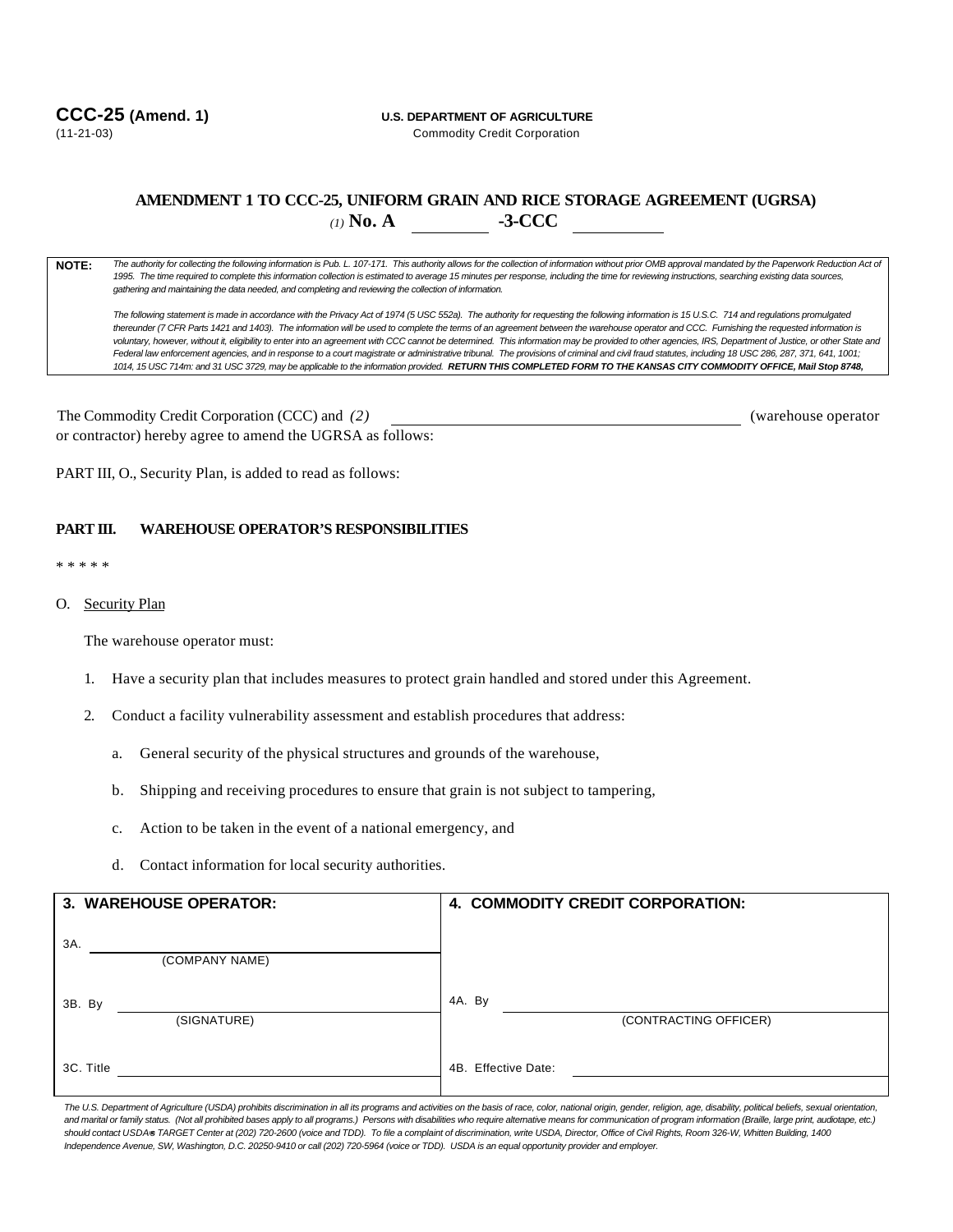

**United States Department of the American Agriculture**

Farm and Foreign<br>Agricultural Services TO: Agricultural Services

Farm Service<br>Adency Agency

Kansas City<br>Commodity Office P.O. Box 419205 Kansas City, Missouri 64141-6205

#### **NOTICE TO THE INDUSTRY – BCD - 65**

 $\sum_{i=1}^{n}$ 

All Warehouse Operators Seeking Approval Under The Uniform Grain and Rice Storage Agreement (UGRSA)  $R_{\rm B}$  and  $R_{\rm B}$  and  $R_{\rm B}$ 

SUBJECT: Amendment 1 to CCC-25, Part III, O., Security Plan

#### **Background**

The events of September 11, 2001, highlighted the need to enhance the security of the handling the nation's grain supply. Congress responded by enacting the Public Health Security and Bioterrorism Preparedness and Response Act of 2002 (Act), providing the Food and Drug Administration (FDA) new authority to protect the nation's food supply<br>against actual or threatened terrorist acts and other food-related emergencies that nose a against actual or threatened terrorist acts and other food-related emergencies that pose a threat of serious adverse health consequences or death for humans or animals. Among other things. FDA's regulations require domestic and foreign facilities that manufacture. process, pack, or hold food for consumption in the United States to have registered with the FDA by December 12, 2003. In support of this Act and other initiatives by the U.S. Department of Homeland Security, the U.S. Department of Agriculture/Farm Service Agency (USDA/FSA) has started the process of implementing security plan requirements Agency (USDA/FSA) has started the process of implementing security plan requirements into Commodity Credit Corporation (CCC) commodity storage agreements, including the UG<del>rsa.</del><br>Uga

#### **Purpose**

The purpose of this notice is to clarify USDA/FSA expectations regarding the above-<br>referenced amendment. Under the amendment, warehouse operators entering into a UGRSA agree to conduct a facility-vulnerability assessment and implement a security plan that includes measures to protect grain handled and stored under the UGRSA. It is important that each company evaluate the existing level of security at each of their facilities and develop a plan for managing potential risks. In order to allow warehouse operators time to meet the requirements of Amendment 1, CCC will provide a five-month phase-in starting April 1, 2004, before any actions are taken for non-compliance.  $\beta$  and  $\beta$  and  $\beta$  and  $\beta$  and  $\beta$  are taken for non-compliance.

#### **Clarifications to Amendment 1**

The security plan required under Amendment 1 is general in nature because of the diversity of the warehouse industry and the need for warehouse operators to determine the extent of risk that exists at individual locations and to devise appropriate risk-mitigation measures. Thus, it is not CCC's intent to prescribe the specifics to be included in the warehouse's facility security plan. However, CCC will expect warehouse operators to make a good faith effort to address each of the four elements contained in Part III,  $O$ ,  $2$ , as make a good faith effort to address each of the four elements contained in Part II,  $\frac{1}{2}$ ,  $\frac{1}{2}$ ,  $\frac{1}{2}$ 

 $\sum_{i=1}^{n}$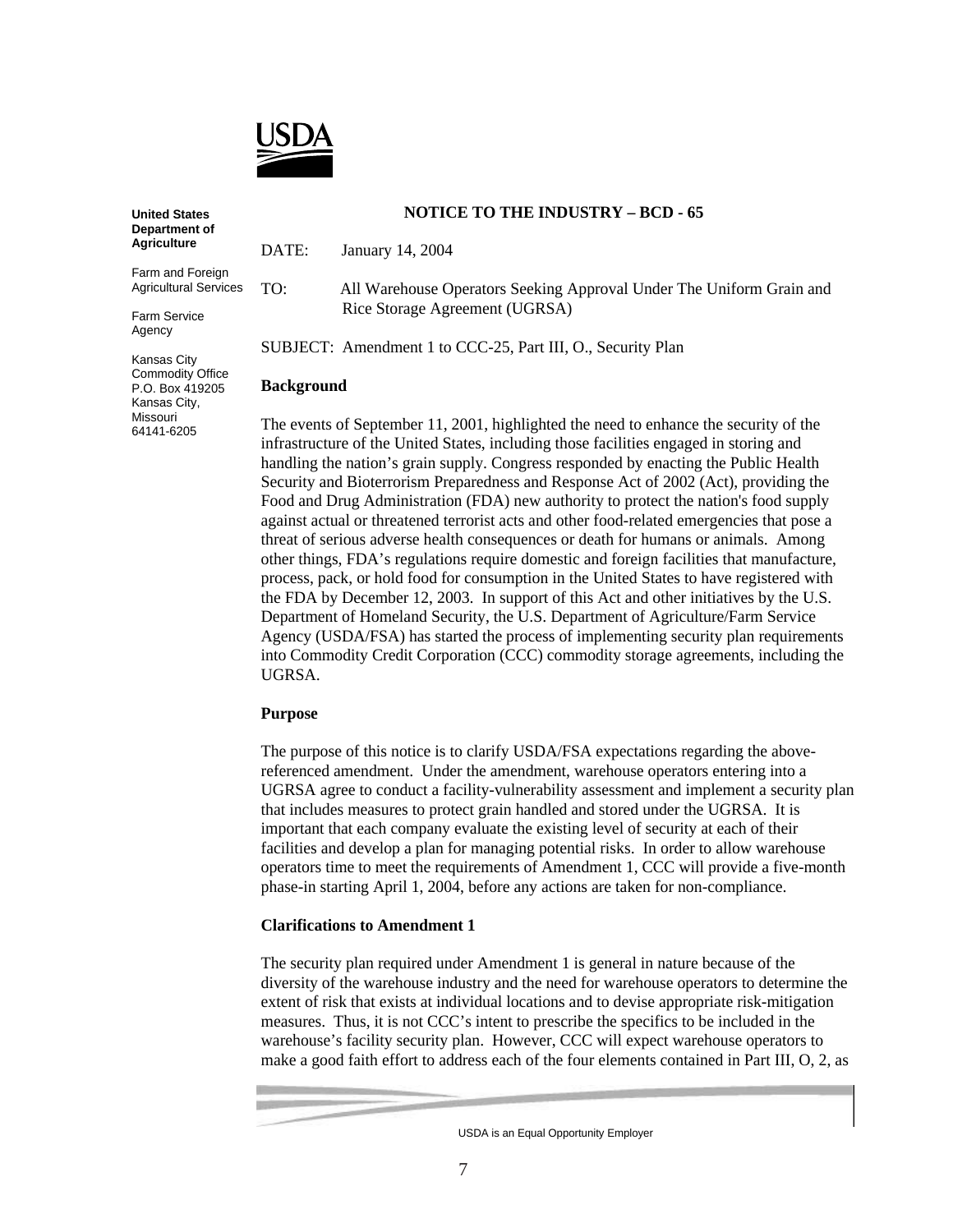outlined in Amendment 1, so as to mitigate the facility's vulnerability to a potential terrorism incident and to effectively respond if an event occurs. CCC recognizes that UGRSA warehouse operators already may have conducted vulnerability assessments of facilities under the UGRSA, and prepared facility security plans that address the provisions of Amendment 1 in response to requirements imposed by other federal or state government agencies, insurance carriers or other entities. These may include emergency action plans; hazardous material response plans; spill prevention, control and countermeasure plans; or other programs implemented by the warehouse operator. CCC will recognize these plans as meeting the requirements of Part III,  $O$ , 2 of the UGRSA, as conveyed in Amendment 1, so long as such plans address the areas specified in Amendment 1. long as such plans address the areas specified in Amendment 1.

CCC also wishes to clarify its intent with regard to the components of the facility security plan required under Part III,  $O$ ,  $2$ : plan required under Part III,  $\sigma$ ,  $\sigma$ 

- In part 2, b, of the amendment, the warehouse operator agrees to have shipping and receiving procedures in place to protect against tampering of grain. This means that warehouse operators are to implement procedures that provide adequate security at the receiving and load-out areas at the UGRSA facility that are within the physical control of the warehouse operator. of the warehouse operator.
- In par 2, c, of the amendment, it states that the warehouse operator is to specify actions to be taken in the event of a national emergency. This means that the warehouse operator should have a contingency plan on emergency steps that would be activated if there is a credible threat to the safety or security of those commodities stored or handled at the UGRSA facility. at the UGRSA facility.
- In part 2, d, of the amendment, it states the warehouse operator must have contact information for local security authorities. This means that warehouse operators should include in the security plan the names and telephone numbers of local emergency responders, such as police, fire department and the local FBI office, if available, that the  $r_{\text{r}}$  as police, fire department and the local  $\frac{1}{2}$  of the local FBI of a terrorism incident. warehouse operator can call in the event of a terrorism incident.

Amendment 1 must be signed and returned with the other documents included in the UGRSA renewal packet by January 23, 2004, in order to be approved. CCC will continue to monitor the progress regarding implementation of security plans; however, no action will be taken for failure to comply with the requirements of Amendment 1 until September 1,  $\frac{1}{1}$ ure to comply with the requirements of  $\frac{1}{1}$  until  $\frac{1}{1}$  until  $\frac{1}{1}$  until  $\frac{1}{1}$  until  $\frac{1}{2}$  until  $\frac{1}{2}$  until  $\frac{1}{2}$  until  $\frac{1}{2}$  until  $\frac{1}{2}$  until  $\frac{1}{2}$  until  $\frac{1}{2}$  unt

*/s/ Steven P. Miteff*

Steven P. Miteff Acting Director, KCCO  $\epsilon$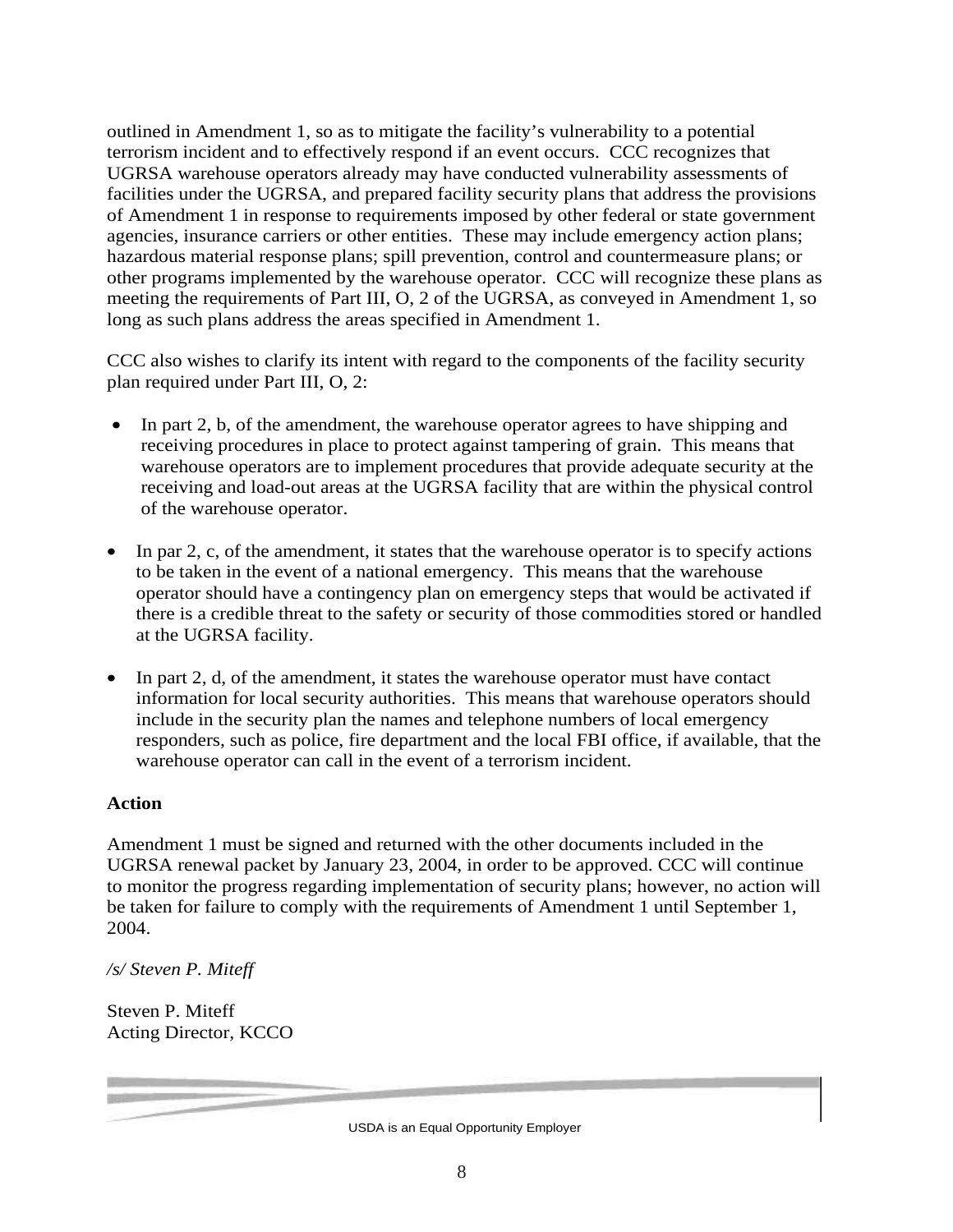#### **Part I**

#### **Guidance for Conducting a Facility Vulnerability Assessment**

While many grain-handling facilities have similarities, there frequently are unique characteristics or considerations that deserve individual attention and thought when conducting a facility vulnerability assessment.

Generally, grain, feed, feed ingredients and other grainbased products may be contaminated by:

- biological agents *(such as toxins, bacteria, viruses, parasites, etc.)*;
- chemical agents *(such as nerve gas and toxic industrial chemicals -- pesticides, rodenticides and heavy metals);*
- radiological agents *(such as those that can be delivered in liquid or solid form)*; and/or
- physical *(such as ferrous and non-ferrous metal, glass and plastic)*.

The following is a step-by-step approach for conducting a facility vulnerability assessment.

#### **Step 1: Plan for the Vulnerability Assessment**

• **Consider Who to Designate to Conduct the Vulnerability Assessment:** Consider designating an experienced company individual to be the "security coordinator" at the facility. In many cases, this may be the person already responsible for safety, health and environmental compliance. In other cases, it may be the manager. For facilities engaged in multiple operations, such as grain handling, feed manufacturing and farm supplies, consider a "team" approach consisting of cross-functional representation from the different types of operations in which the facility is engaged.

In any case, the person(s) designated with this responsibility should be objective and empowered to make a thorough, honest and realistic assessment of the facility's security given the type of commodities handled, type of operation(s), location and surroundings (neighborhood).

- **Identify Critical Assets:** Knowing and identifying the facility's most valuable assets is essential to any security plan. Through such identification, limited resources can be used most efficiently.
- **Consider Most Likely Types of Threats and Who May Pose Them:** Before conducting a facility vulnerability assessment, consider the type(s) of threat (sabotage, threat or attack) and from whether it most likely is internal (such as from a disgruntled employee) or external (such as from an activist, terrorist or disgruntled neighbor). Your facility's location – urban or rural – and the type of operations in which it's engaged (such as strictly grain handling or also feed manufacturing, farm supply) may have a bearing on the types of vulnerabilities to which attention should be paid.
- **Consider the Degree to which Threats May Exist:** Consider: 1) the storage capacity of the facility; 2) the number of perimeter entrances and exits; 3) the effectiveness of current access control security measures; 4) the history of previous incidents or "close calls"; 5) the number of employees; 6) the satisfaction level of employees and the degree to which some of them bring personal problems into the workplace; and 7) the surroundings and characteristics of the neighborhood in which the facility is located.

The North Carolina Department of Agriculture and Consumer Services has developed a sample "Terrorism Threat Vulnerability Self-Assessment Tool" available at http://www.ncagr.com/ Industry\_self-assessment.doc that agribusinesses can use as a starting place to conduct a vulnerability self-assessment. It is a general tool and can, and should, be customized to your specific facility's activities. Among other things, this vulnerability self-assessment tool advises companies to evaluate:

 $\triangleright$  Potential threat intentions from terrorists *[i.e., are there or have there been any terrorist threat(s) to the company or facility, or a history of terrorist activity in the area]*.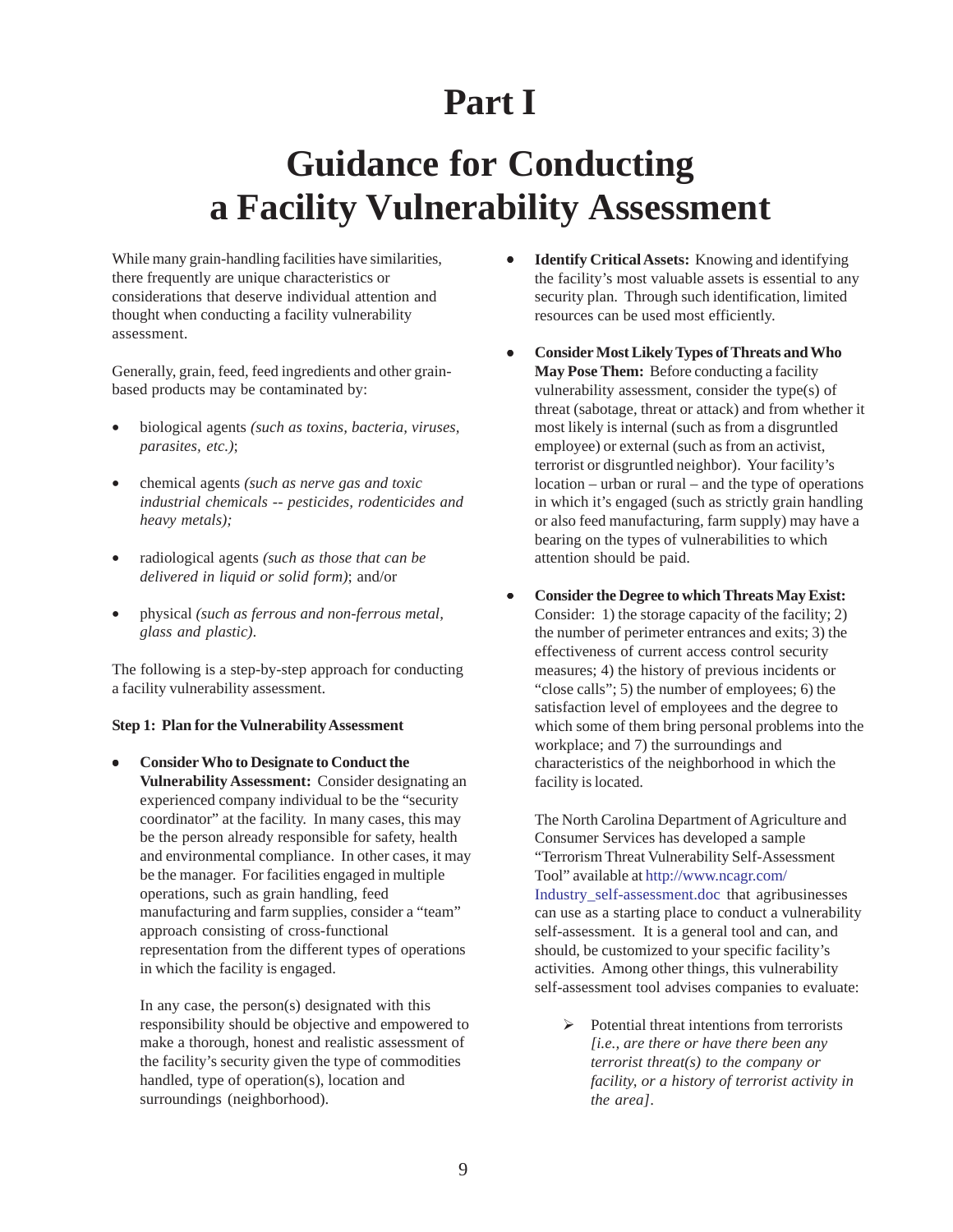- ¾ Specific targeting *[does the nature of the facility's activity make it a likely target for a terrorist?]*.
- $\triangleright$  Visibility of the facility and its operations within the community.
- ¾ On-site hazards *[such as the presence of hazardous materials, biologics or chemicals that potentially could be used as a threat or weapon]*.
- $\triangleright$  The presence of large numbers of people at the facility who could be harmed in a terrorist incident.
- $\triangleright$  The potential for mass casualties within a one-mile radius based upon the types of materials stored or used at the facility.
- $\triangleright$  The security environment and overall vulnerability of the facility to attack *[e.g., the effectiveness of security procedures used at the facility; public accessibility to facility; nature of facility assets; degree of law enforcement presence in area; etc.]*.
- $\triangleright$  Critical nature of the facility's products and services *[e.g., nature of the facility's assets (hazardous materials, uniqueness and potential danger); notoriety of the company; importance of the facility to the infrastructure and continuity of basic services to the community, state or nation; etc.]*.
- ¾ Organizational communications *[e.g., mass notification systems in the event of emergency; crisis response team; awareness of local/regional emergency responders about the facility and its operations; linkage of alarm systems to local law enforcement authorities]*.
- ¾ Security and response *[e.g., disasterresponse teams trained, available; hazardmonitoring devices on-hand and operational; etc.]*.
- ¾ Policy, procedures and plans *[e.g., crisis response/disaster plan in effect that addresses most likely threats (fire, explosion, chemical release, etc.)]*.
- ¾ Security equipment *[e.g., existence of a security/alarm system; availability of functioning personnel protective*

*equipment appropriate for hazardous materials that may exist at facility; etc.]*.

- $\triangleright$  Security of computers, mail and telecommunications.
- ¾ Employee health and awareness *[e.g., list of employee contact information; employees aware of duties in event of an emergency; etc.]*

#### **Step 2: Perform the Vulnerability Assessment**

- 1. Do a general walk-around of your facility and grounds – inside and outside. Assess, **from a criminal or potential terrorist's viewpoint**, the strengths and weaknesses of the facility and grounds. If a person wanted to destroy property or contaminate grain/products, what would he or she find attractive?
- 2. Determine which areas represent a high probability of security risk. Write them down.
	- A **tiered risk-based approach** probably is the most effective and efficient way to identify, evaluate and prioritize potential vulnerabilities. Consider developing a matrix that contains the most significant vulnerabilities and the frequency with which they could be breached. Special attention should be paid to:
		- Chemicals stored onsite.
		- $\triangleright$  Location and access of critical areas (facility control rooms, electric rooms, utilities, etc.).
		- $\triangleright$  Age, type of buildings and accessibility.
		- $\triangleright$  Whether the perimeter and grounds can be secured adequately.
		- $\triangleright$  Hours of operation (three shifts versus seasonal operations when the facility is not staffed).
	- Identify method(s) for controlling the highestrisk vulnerability(ies).
	- Evaluate the effectiveness versus costs of various vulnerability-reduction techniques, and weigh the cost-versus-benefits of the control measure in mitigating the vulnerability(ies).
	- Implement the chosen control measure(s) and periodically evaluate its effectiveness in mitigating the vulnerability(ies).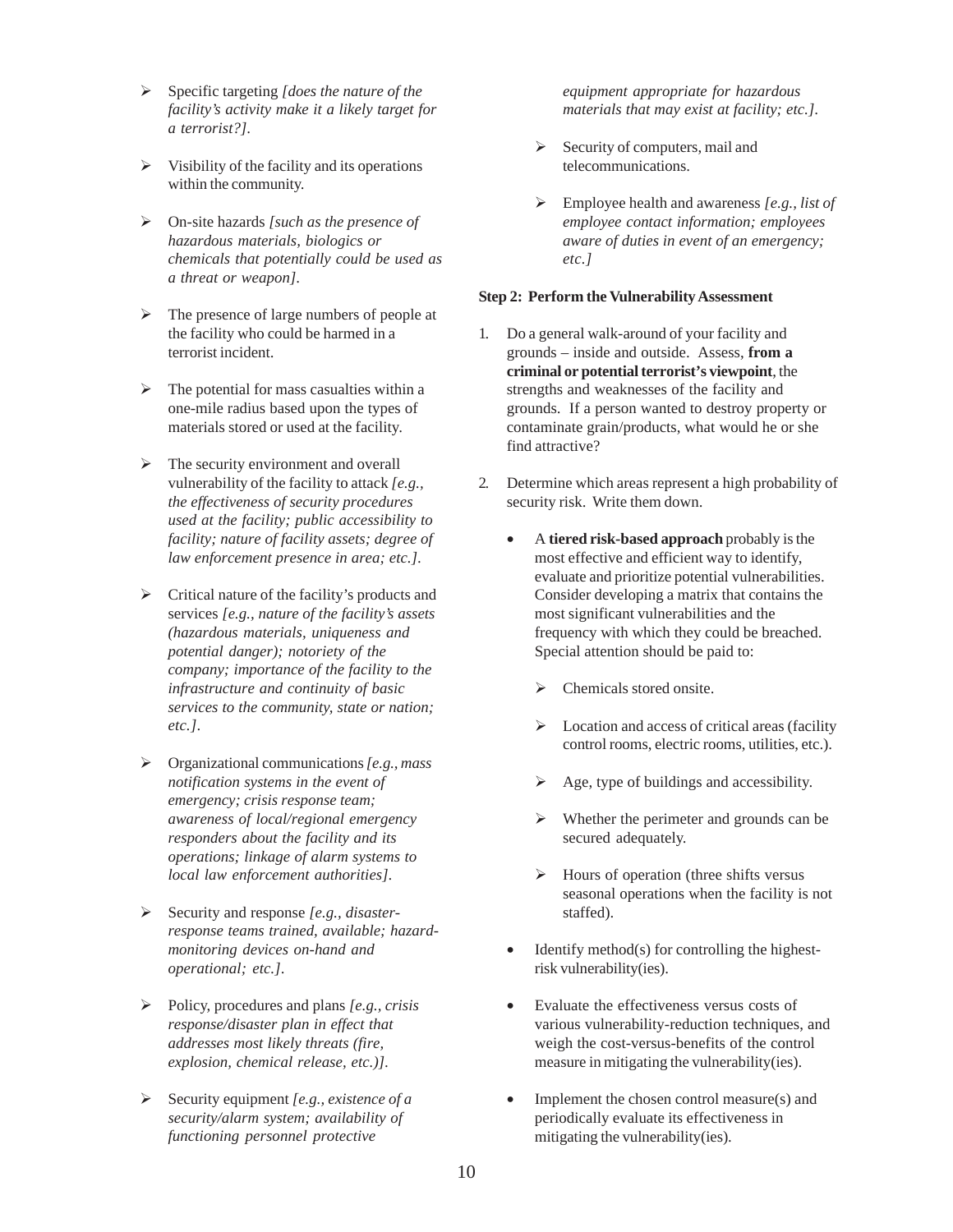• Develop written procedures for receiving and shipping of product, including all raw materials and finished product *(i.e., grains, oilseeds, feed and feed ingredients, animal drugs, food-grade mineral oil, phosphine and other fumigants, pesticides and grain protectants, packaging, etc.)*

#### **Step 3: Document Completion of the Facility Vulnerability Assessment**

For purposes of compliance with the UGRSA contract requirement, warehouse operators may wish to use the sample form provided in Appendix 1, or some variation thereof, to document that the facility vulnerability assessment has been conducted and a facility security plan implemented.

Consider filing the document in an appropriate, secure place at the facility; **there currently is no requirement to submit this document to USDA/CCC or any other government agency**.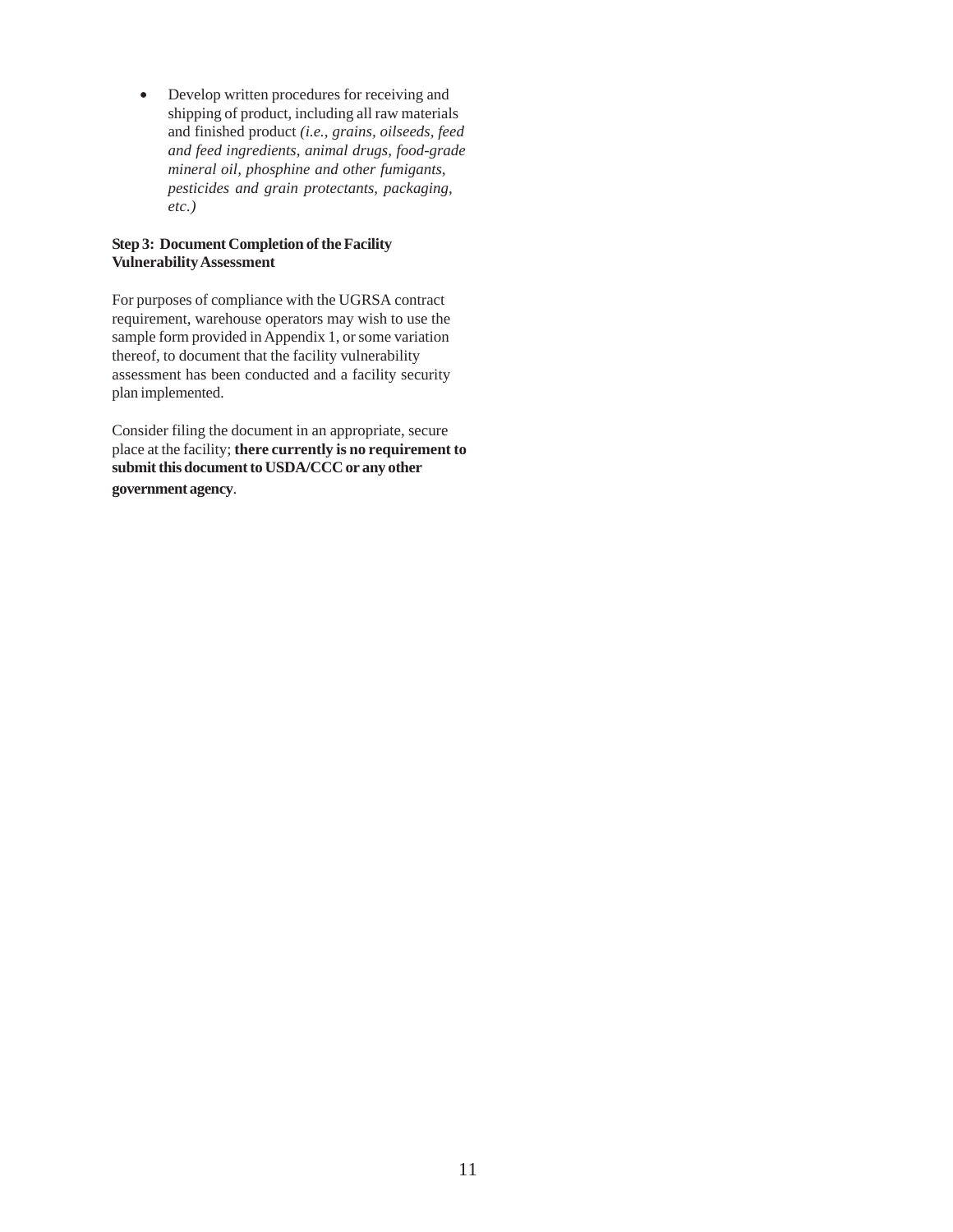# **Part II**

### **Guidance for Implementing a Facility Security Plan**

This section contains a **"menu" of ideas and concepts** that grain warehouse managers can consider incorporating into a new or existing facility security plan so as to comply with the UGRSA requirements. Be sure to include other or different facility-security procedures already being utilized at your facility and its operations.

**It is extremely important when developing or modifying a facility security plan to select those procedures that are effective, practical and realistic for the type and characteristics of the facility for which they are intended, as well as the physical surroundings in which the plant operates.** There is no "one-size-fits-all" approach when it comes to facility security, and the facility vulnerability assessment is useful in identifying facility-security steps that may be warranted for individual situations.

**In addition, it is extremely important that you select facility-security measures that are achievable and that will be implemented.**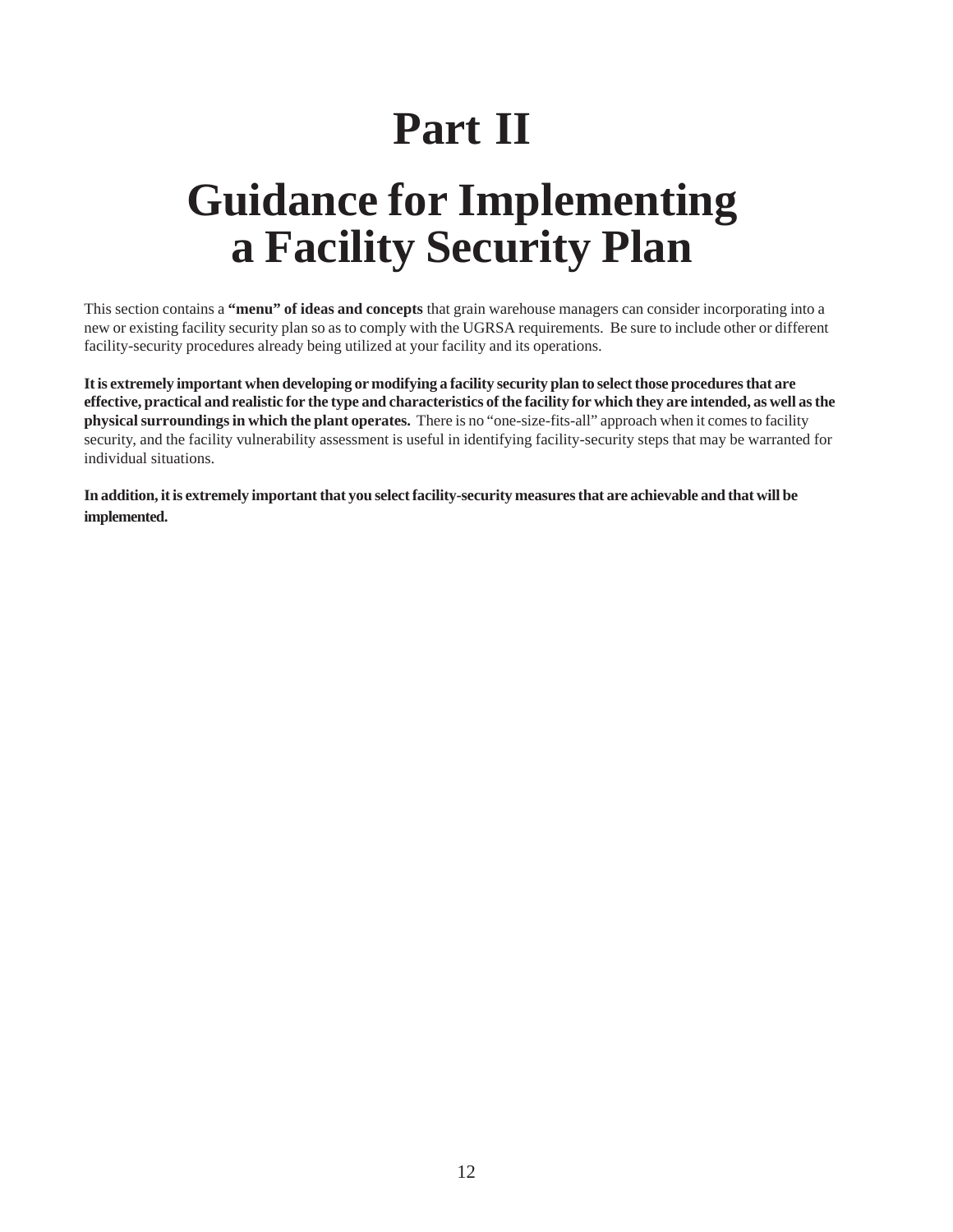### **Part II.A**

### **General Security of Physical Facility and Grounds**

Assess the feasibility of implementing the following procedures to enhance the **general security of the facility and grounds**:

**1. Secure the Perimeter of the Physical Property:** Consider, based upon the perceived threat level, securing the property on which your facility is located to prevent unwelcome visitors from having open access. The configuration of the facility and other factors will determine how much and what type(s) of security are practical for an individual operation.

In situations where physical barriers, such as perimeter fencing and locked gates, cannot be installed, are impractical or are too costly, consider using **one or a combination** of the following security options:

- $\triangleright$  Security lighting.
- ¾ Periodic walk-arounds by company personnel of the facility and grain storage and product loading/ unloading areas.
- ¾ Drive-by surveillance patrols by local lawenforcement on a regular, but unpredictable, basis.
- $\triangleright$  Electronic security devices, such as door alarms, motion-detection devices and alarms linked to an off-site security system.
- $\triangleright$  Appropriate signage for:
	- "No trespassing."
	- "Private property."
	- "Visitor Parking."
	- "All visitors must check in with front office."
	- "All visitors must be escorted."
	- "No vehicles beyond this point."
	- "Patrolled" (if appropriate).
	- "Closed-Circuit TV surveillance (if appropriate).
- $\triangleright$  Security cameras.
- $\triangleright$  Off-hours security guard.
- $\triangleright$  Contact and request assistance and feedback from neighbors to report suspicious activity to management. Initiate or consider joining a local "crime-watcher's" program.
- **2. Secure the Facility:** Evaluate the physical operation of the facility, such as grain and product flows, and intervention points where human access could occur. Consider using one or a combination of the following:
	- ¾ Consider implementing a standardized, **preopening/start-up and closing security checklist** in which key employees are assigned to check critical security areas for signs of tampering, burglary, vandalism or suspicious activities. Such checks may include visual inspections of the perimeter of buildings and secured areas (such as dump pits, control rooms, inventory storage areas, doors and windows, equipment, and openings to exteriorlocated aeration fans, particularly if they are located in insecure areas or where lighting is insufficient). Note and rectify any discrepancies.
	- ¾ Consider installing **locked gates on exterior ladders** to protect from unauthorized use and to prevent access to the top of storage tanks.
	- ¾ **Lock and secure access doors to enclosed receiving pits and tunnels**.
	- ¾ **Lock and secure grain discharge spouts** (especially those used infrequently)**.**
	- ¾ **Lock loading and discharge points** of exterior liquid tanks (above and below ground) when not in use.
	- ¾ **Lock outside product storage containers**, or relocate containers inside.
	- ¾ **Lock and secure doors to shop and tool storage areas**.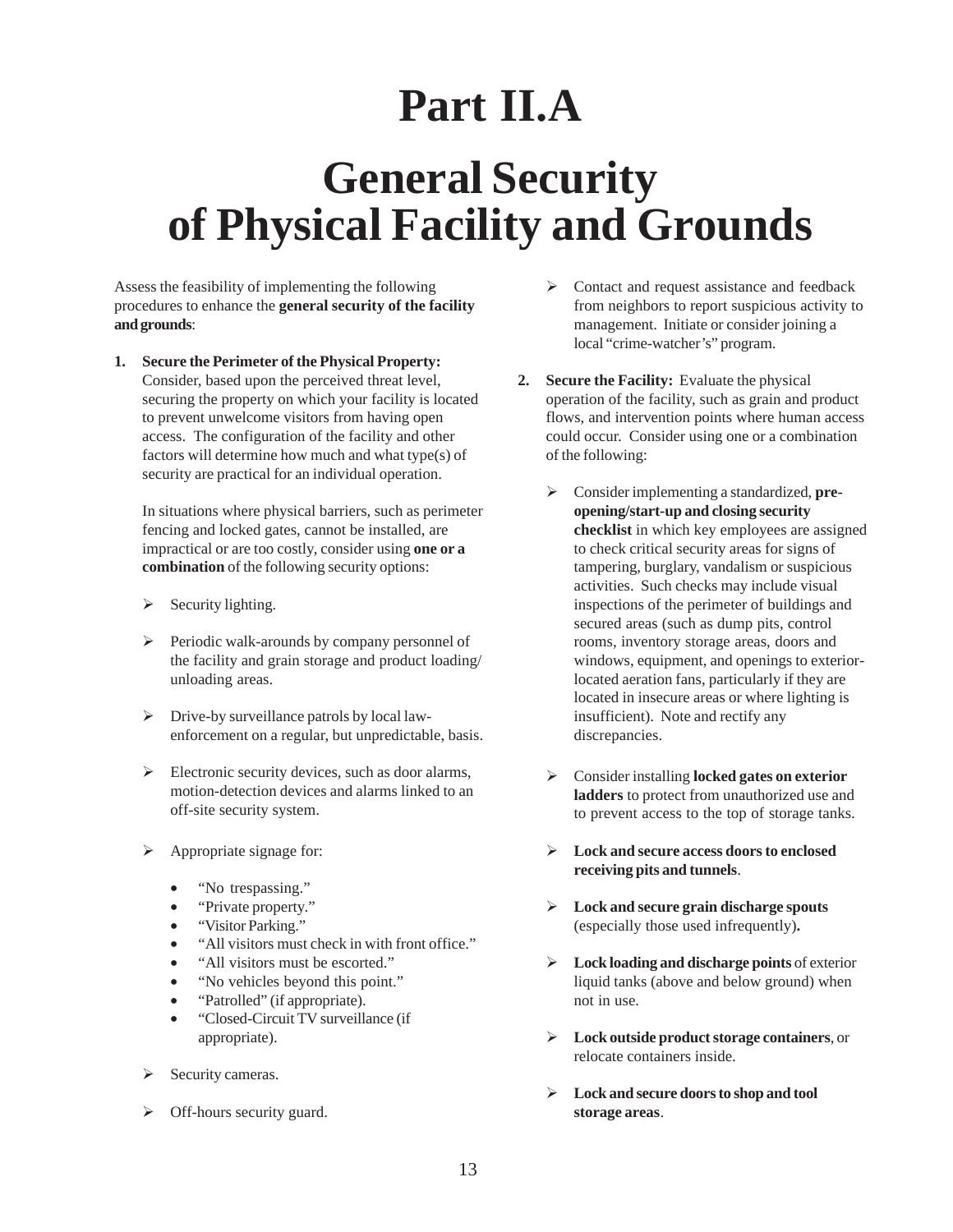- ¾ **Lock all vehicles** parked outside the facility at night or during non-business hours. Remove keys from ignition switches when vehicle not in use.
- ¾ When using seals, **record the seal numbers** on the bills of lading. Upon receipt, verify the seal numbers.
- ¾ **Restrict access to the facility's control room**, as well as computer process control and data systems.
- ¾ **Lock and secure access to power sources**, such as power rooms and electrical panels, to prevent unauthorized product discharges.
- ¾ Maintain current and accurate **inventory records** of grains, feed ingredients, finished feed production and animal drugs.
- $\triangleright$  If manufacturing feed and/or handling feed ingredients, **keep bagged feed ingredients, feed and animal drugs in secured and locked storage areas**.
- ¾ **Keep warehouse receipts, scale tickets, weight certificates, bills of lading, seals and other critical items in secured, locked storage** when not in use.
- ¾ **Safeguard computer systems** with virus protection. Store back-up data offsite.
- **3. Review Security of Hazardous Substance Storage:** For areas used to store hazardous substances, such as fertilizers, chemicals, fuel, ammonia, flammable liquids, acids and other substances:
	- ¾ Conduct regular **inventory checks**.
	- ¾ Consider installing **industrial-design door hardware, such as tamper-resistant locks and chains (case-hardened metal, if available), for areas where hazardous materials are stored**. Restrict access and availability of keys to designated employees only.
	- ¾ **Consider changing door locks periodically**, especially in high-security areas or in facilities with frequent employee turnover.
- **4. Periodically Meet with Police, Fire Departments and Emergency Responders:**
	- ¾ **Notify local law enforcement** authorities and emergency responders about the steps you are taking to enhance the **security of your facility and grounds**. Use a plant tour to familiarize them with your facility and its operations. Acquaint them with the: 1) types of products handled; 2) the location of all potentially hazardous materials; 3) exits and assemblage areas for employees and visitors in the event of an emergency; and 4) service shut-off points for utilities or hazardous materials.
	- ¾ **Provide** law enforcement dispatchers with **current emergency contact information** for the facility.
	- ¾ Immediately **report unusual or suspicious persons, vehicles or activities** to local law enforcement.
- **5. Establish Procedures for Access to Facility and Grounds by Visitors, Outside Contractors and Vendors:** Limit access to the facility of non-company personnel, such as farmer-customers, outside contractors, vendors, truck drivers and others.
	- ¾ **Designate specific areas for parking** for visitors, outside contractors and vendors.
	- ¾ **Require visitors to check-in** with a designated company representative upon arrival.
	- ¾ Consider **posting signs** informing visitors of where to report in.
	- ¾ **Maintain a visitor's log book** that requires signin upon entry, along with required identification, company name and purpose of the visit, and sign-out when departing. *(A sample form is provided in Appendix 2)*.
	- ¾ Consider using **name badges/tags, identification cards or other means** (such as a special hat, etc.) to identify visitors.
	- ¾ **Restrict access** to grain storage and manufacturing/processing areas. Do not allow visitors, including delivery personnel, contractors and vendors, to wander the premises.
	- ¾ Consider adopting policies that **require visitors to be accompanied/escorted** by a company employee before being granted access.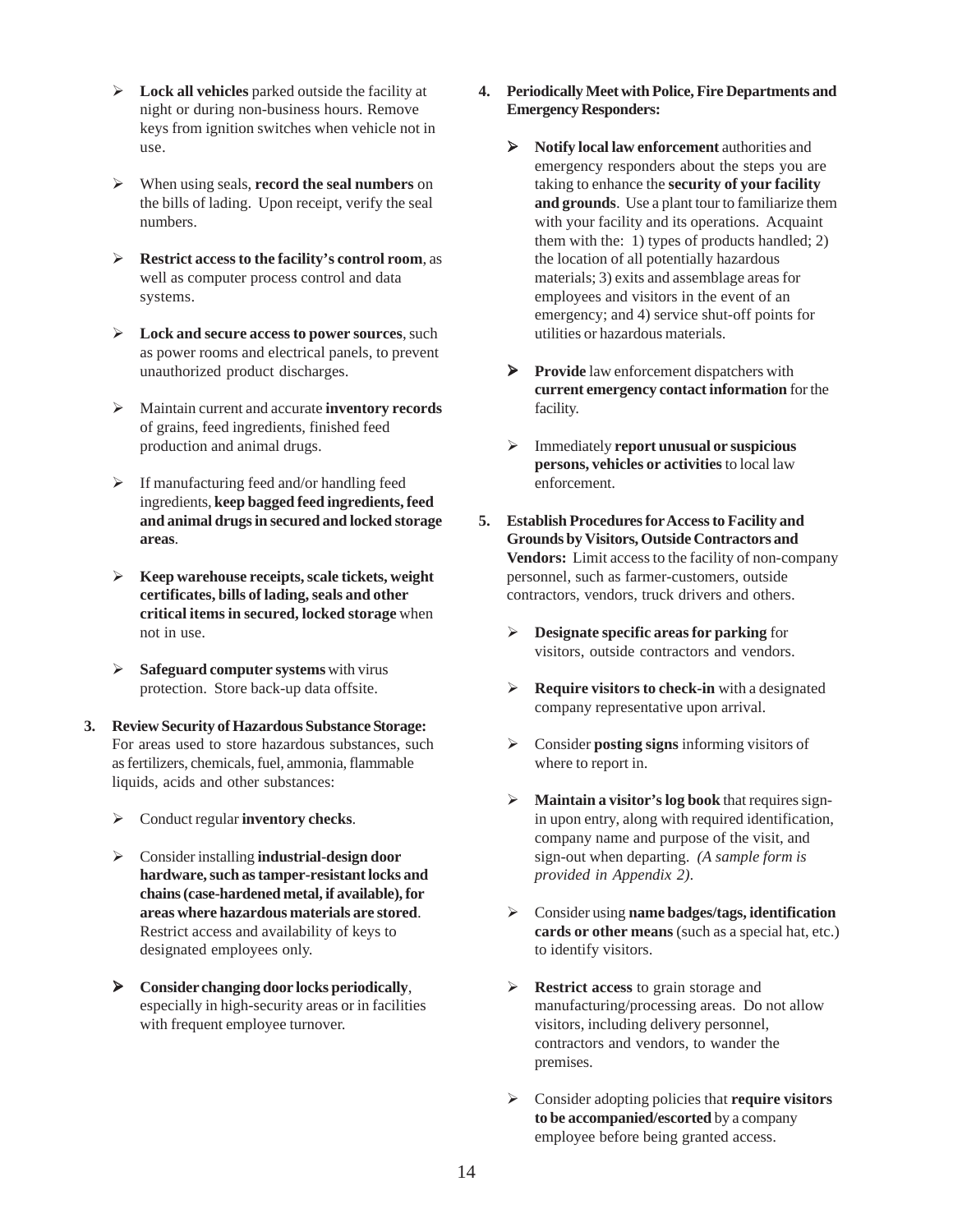- **6. Restrict Access to Sensitive Information:** Be cautious not to provide information over the telephone if the request appears suspicious or is from an unfamiliar person or organization.
	- ¾ Ask for such **requests** to be submitted **in writing**. Obtain as much information as possible from requestors with whom you are unfamiliar, including name, address, telephone number, references and reason for the request. Any reluctance by the requestor to provide such information should serve as a warning flag – don't cooperate further.
	- $\triangleright$  If there is any question about the appropriateness of releasing information – particularly information that might compromise security – refuse to provide it.
	- $\triangleright$  Companies with web sites should be cautious not to post information about the company, its operations, or facility layout or product lines. **Do not display sensitive (such as facility diagrams) or private company information on company web site**.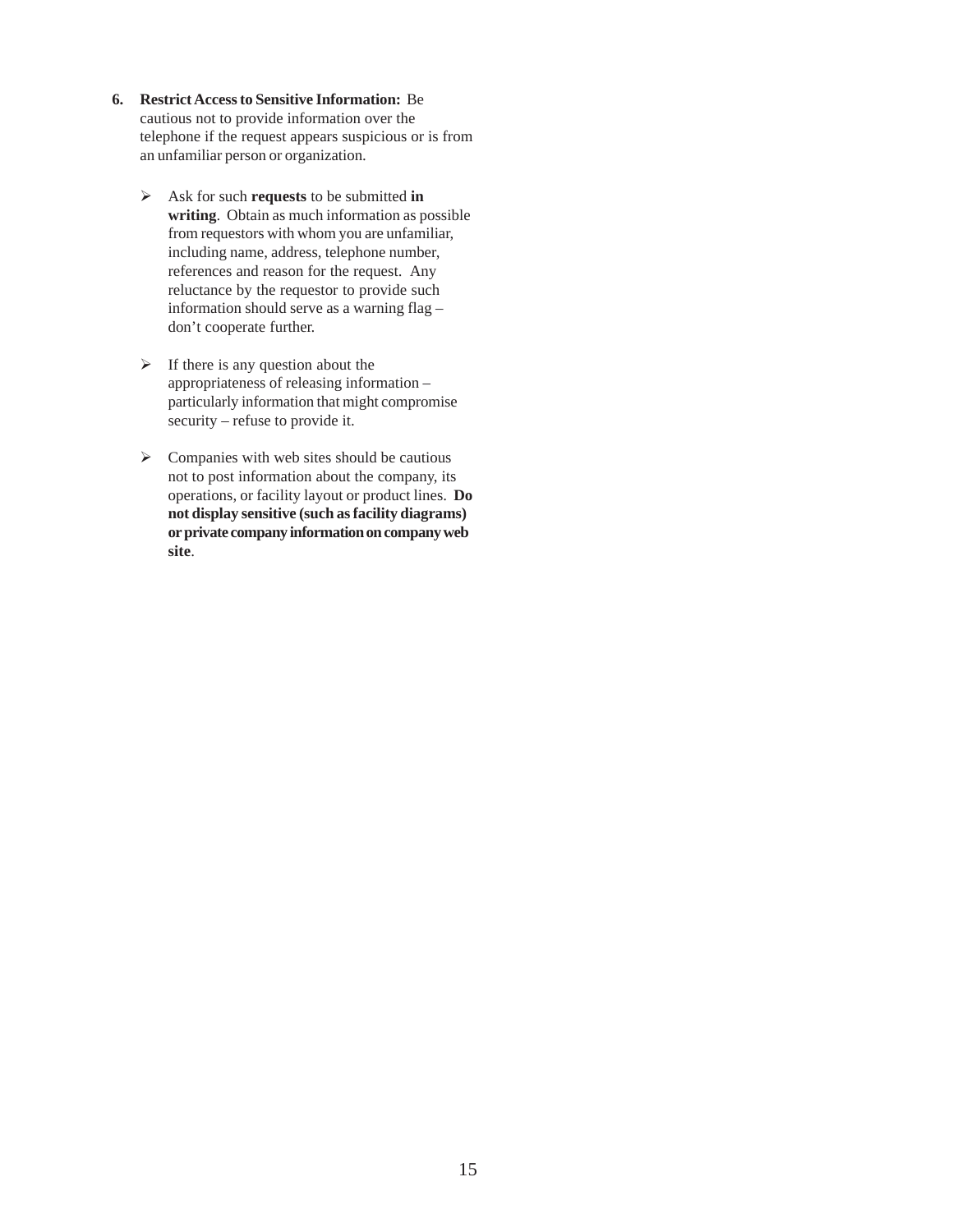# **Part II.B**

# **Operating and Personnel Procedures**

Assess the feasibility of implementing the following steps to enhance the **security of the facility's operating procedures**:

- **1. Employee Selection Practices:** When hiring:
	- ¾ **Request resumes** from applicants containing their qualifications and references. Be cautious of applicants who offer incomplete information on employment applications.<sup>1</sup>
	- ¾ **Verify** that all employees and applicants are **U.S. citizens or have appropriate legal alien status and work authorization documents** issued by the U.S. Immigration and Naturalization Service.
	- ¾ **Check with multiple references** for background checks to establish a prospective employee's qualifications and demeanor. Consider using commercial services to conduct pre-employment background security checks, which involve checks of police and motor vehicle records. Make sure the third-party service is reputable and uses procedures designed to protect against unlawful discrimination. *[Note: Under some state laws, applicants may need to sign an agreement to grant permission for such security checks.]*
	- ¾ For employees granted **access to secure areas, maintain higher requirements** for references, length of employment and other safeguards.
	- ¾ Be **wary of transient or seasonal employees**. Do not issue keys or access codes to employees who are seasonal or expected to be short-term. Consider immediately re-keying locks that secure sensitive areas if employees lose or leave with keys or were in a position to have copies made.
- ¾ Consider establishing an **employee identification system** through badges, uniforms, hard hats with logos and names, or other methods – particularly in situations where the facility has a high employee turnover rate.
- ¾ Check to **ensure that truck drivers**, if required, **have valid commercial driver's licenses** and other forms of identification *(e.g., current medical qualification certificates, etc.)*
- **2. Employee Training:** The most important threatreduction measure is vigilance on the part of employees, their awareness of anything out-of-theordinary, and their prompt communication of that information to facility management. Instill facility security awareness in all employees so that they become assets in monitoring the activities of visitors, customers, vendors, truck drivers and fellow employees.
	- ¾ Conduct **regular training** to discuss the facility's security policies and procedures, the areas of potential vulnerability, and the location of emergency exit routes and service shut-off points for utilities, fuel, pipelines, fuel tank pumps, anhydrous ammonia, etc.
	- ¾ Instill in employees their **responsibility for protecting the facility and equipment** from intruders.
	- ¾ Train employees to **recognize and report suspicious individuals** or abnormal behavior/ activities, security breaches, suspicious materials or devices, and misplaced equipment.
	- ¾ Communicate a zero**-tolerance policy for workplace violence** and encourage employees to report such incidents promptly.

<sup>&</sup>lt;sup>1</sup> From a <u>legal perspective</u>, employers should be mindful that the Equal Employment Opportunity Commission (EEOC) has a heightened *sensitivity to discrimination made on the basis of religion and/or national origin, and is more likely to make probable-cause findings in response to allegations of this type. In hiring or disciplinary action, consistency in treatment and thorough documentation of actions taken are extremely important. Always treat similarly situated applicants or employees in the same, consistent manner, and always document the reasons for disciplinary actions or employment decisions.*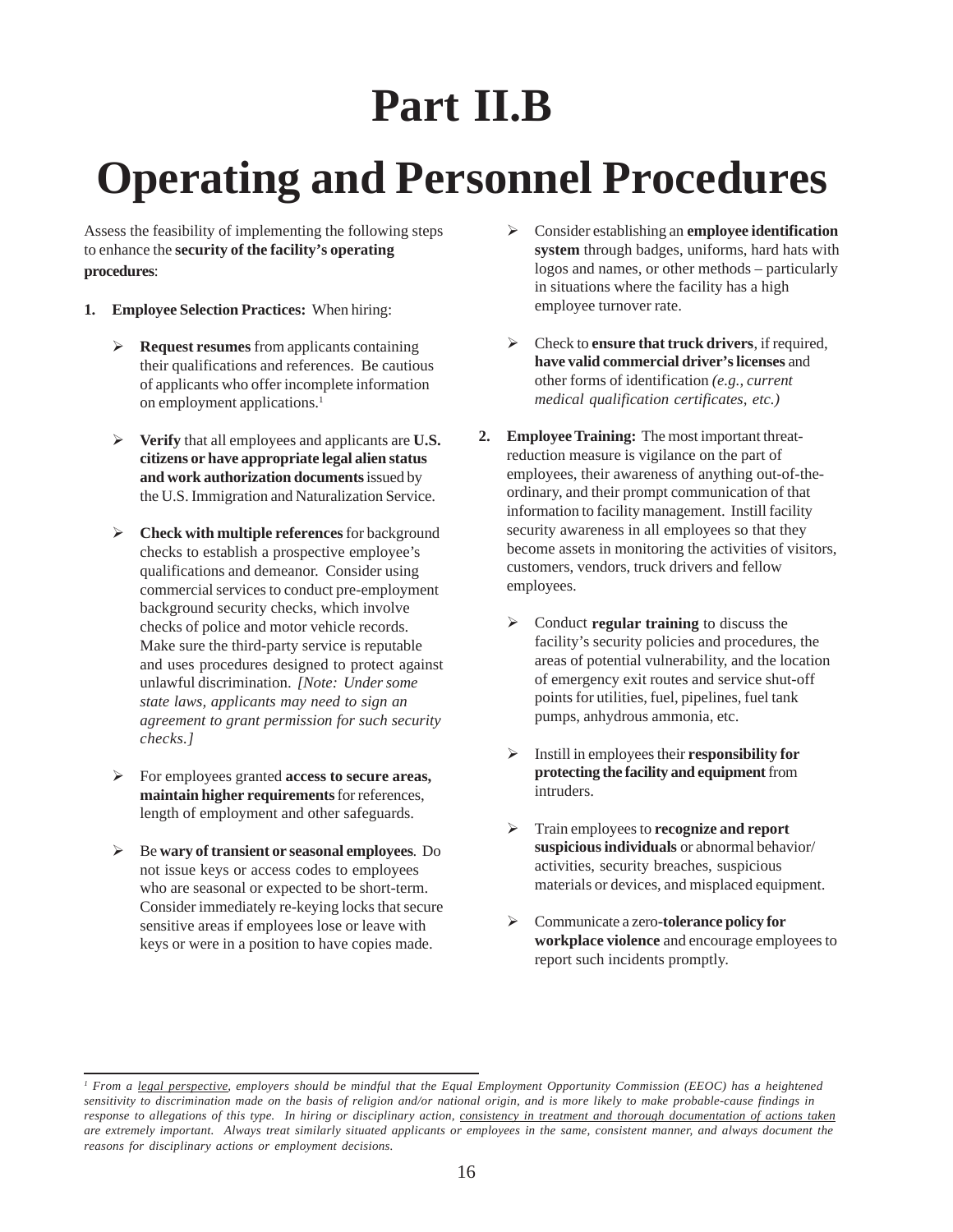- **3. Resignation/Termination of Employees:** Upon resignation or termination of the employee:
	- ¾ **Collect employee identification** cards, photos or other items that demonstrate employment with the company.
	- ¾ **Collect all keys** to vehicles, secured buildings and other secured areas; cell phones; and twoway radios that may have been issued to the employee.
	- ¾ **Cancel all computer passwords and other access codes** that would allow former employees to gain access to grains, oilseeds or other agricultural products or hazardous substances.
	- ¾ **Consider informing current customers** when a former employee no longer is authorized by the company to have access to company facilities, shipments, records or other information.
	- ¾ **Update company records**, telephone lists, web sites and other materials that list employee names or authorize access to company facilities, shipments, records or other information.
- **4. Outside Contractor Policies:** When using outside contractors and vendors, consider the following procedures:
	- ¾ **Check background, references and insurance coverage** for outside contractors or other outside groups.
- ¾ **Inform** outside contractors **about established company safety procedures**.
- ¾ **Inform** outside contractors **about areas of the facility to which they are allowed access**.
- ¾ Consider whether to use **a pre-work checklist with contractors** to ensure they understand the facility's safety rules; areas of the plant where they are allowed access; and the need to actively manage their own personnel and the security of all materials and tools used at the worksite.
- ¾ **Consider requiring an employee escort for contractors using hazardous or dangerous materials** on site (such as chemicals or items that could be used as a weapon).
- ¾ Consider stipulating that contractors use **only fresh, unopened containers when delivering pesticides and other agricultural chemicals** to the facility to minimize tampering risk.
- **5. Policies for "Unknown" Customers:** Know your customers and their representatives/employees.
	- $\triangleright$  For customers whom you do not know, consider formalizing a **customer-interview process** before accepting grain deliveries.
	- ¾ **Learn the names of other agribusinesses that unknown customers patronize**, the background and nature of the customer's business, and other products and services that might be of interest to the customer. Consider following up on – and if necessary, alerting local law enforcement officials to – any suspicious information or leads.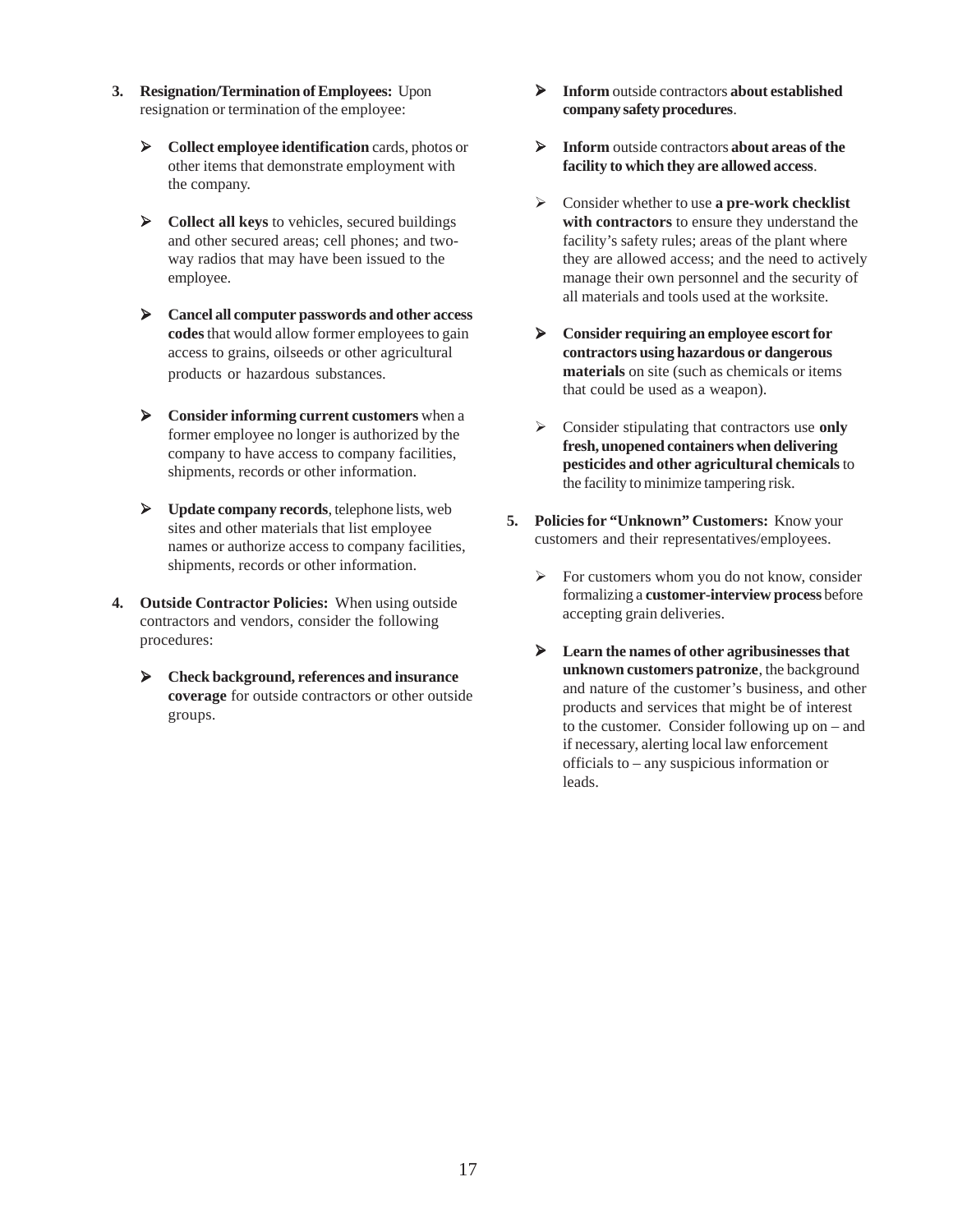### **Part II.C**

# **Receiving and Shipping Procedures**

The most frequent access to property and grounds by persons other than employees is during the unloading or loading of grains and other products at the facility. The potential for intentional contamination of either inbound or outbound products also warrants attention. At other times – based upon the type of product being received or shipped – the security of loads in transit may become an issue to be addressed.

Consider adopting one or a combination of the following procedures to secure the facility's receiving and load-out operations:

#### **Receiving Procedures:**

- ¾ **Know your suppliers**; periodically obtain certificates of analysis from new suppliers or those from which inferior product has been received. Visit new suppliers; request samples and review their security procedures for product handling and transport.
- ¾ **Inspect inbound bagged ingredients** for tears, excess moisture and tampering.
- $\triangleright$  If the delivery is not from an established customer, **consider formalizing a customerinterview process before unloading and commingling commodities**.
- $\triangleright$  As part of the facility's standard start-up procedures, consider **checking outside receiving pits for evidence of tampering** prior to opening for business and before unloading product.
- ¾ **Sample, grade and weigh inbound grains**, oilseeds and other agricultural commodities upon arrival/unloading; retain file samples.
- $\triangleright$  Depending upon individual circumstances, it may be advisable to **visually inspect** grain, ingredients or other products **upon receipt and prior to unloading**. Before implementing such a practice, though, evaluate its net costs and benefits, as it may create additional safety, logistical and other operational/manpower issues. In addition, be aware that some of the substances that might be intentionally used to

contaminate inbound grain or grain products are not easily detectable through visual examination, objectionable odors, etc.

#### **Load-Out Procedures:**

- ¾ For **outbound shipments**, establish a system for **retaining file samples** for an appropriate, specified time period.
- ¾ For **managing the security of loads in transit**, the shipper has limited control, depending upon the mode (truck, rail or barge), length of haul and the carrier involved.
	- For **truck shipments**, if you operate your own fleet and hire drivers, incorporate into regular training the responsibility to maintain load security and integrity during transit. Include recommended procedures to safeguard employees and cargo while unloading at a customer's location, such as precautions to minimize exposure to potential hazards. If you contract with an outside trucking firm, consider including specific security language as part of the contract.

Consider the need for seals on bulk/tank truck shipments of food-related products intended for human consumption.

Consider the following procedures if you operate your own truck fleet and crew of drivers:

- **Restrict access to delivery schedules, routes and destinations** to employees on a need-to-know basis.
- Instruct drivers picking up or delivering grain **not to talk to unauthorized persons** about the delivery route, delivery schedule or ultimate destination of grain shipments.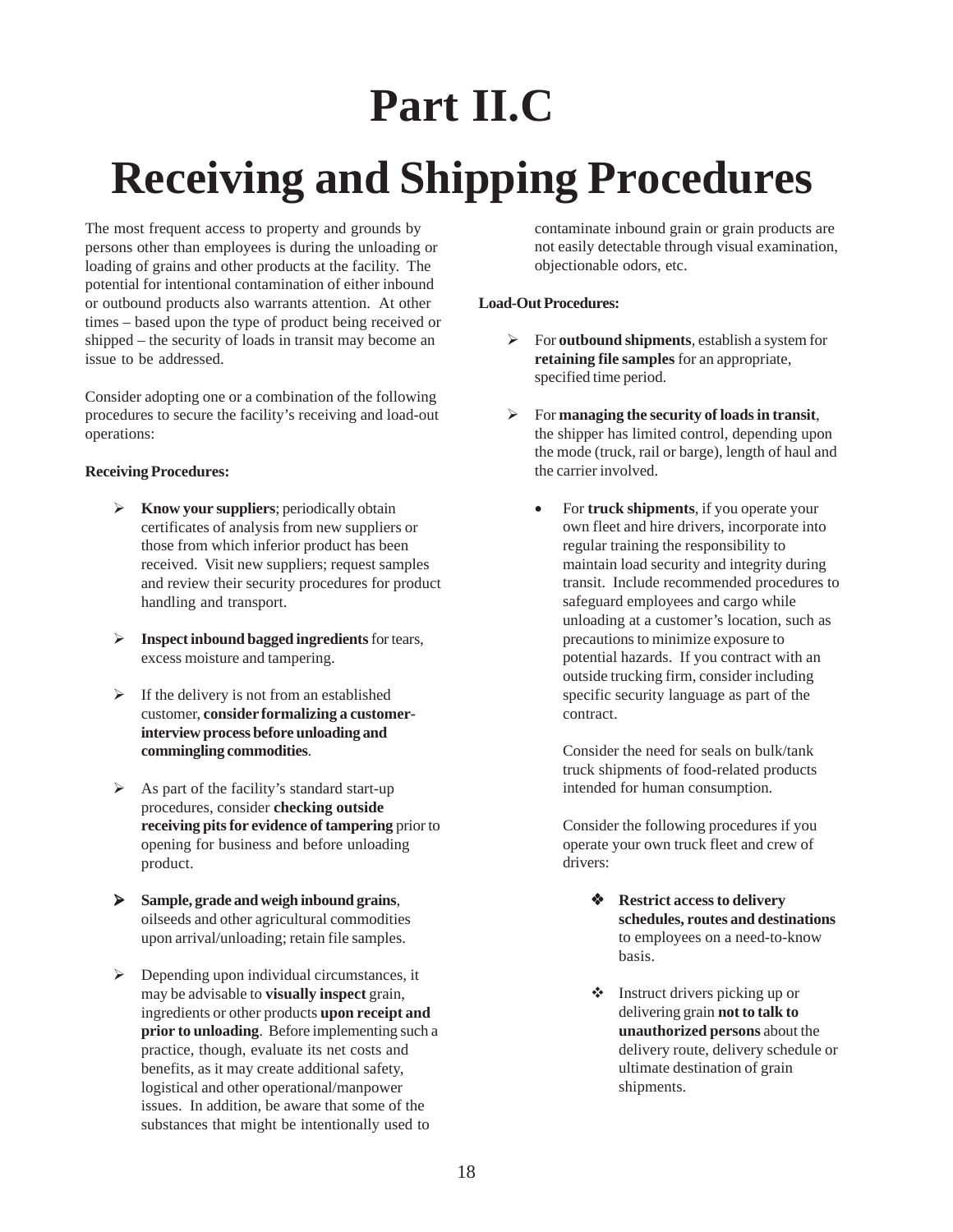- Instruct drivers **not to allow unauthorized persons in the truck cab**.
- Instruct drivers not **to deviate from planned routes or delivery schedules** unless notifying the dispatcher or office in advance.
- $\triangleleft$  Instruct drivers when parking delivery vehicles for other than loading or unloading operations to **park in welllit and safe areas** where visibility with the vehicle can be maintained.
- Instruct drivers to be **alert to, and to report, suspicious activity** that may endanger the grain shipment.
- For **rail shipments**, discuss the need for additional security measures during transit with the receiver or shipper. While there are

physical mechanisms available to reduce the potential for – or to discourage – tampering, they may not provide complete control against willful acts of terrorism. When considering the use of seals, become familiar with the differences between "tamperevident," "tamper-resistant" and "tamperproof" seals, as each performs a different security function and has varying costs. In the case of rail shipments that might be intransit for a lengthy period and subject to delays or stoppages, the shipper and receiver may want to consider asking the carrier to provide additional monitoring of the load.

• For **barge shipments**, in-transit security could become an issue when barges are waiting to be loaded or unloaded. Shippers and receivers of barge products need to carefully evaluate the vulnerability of such loads to intentional contamination, as well as methods to enhance security.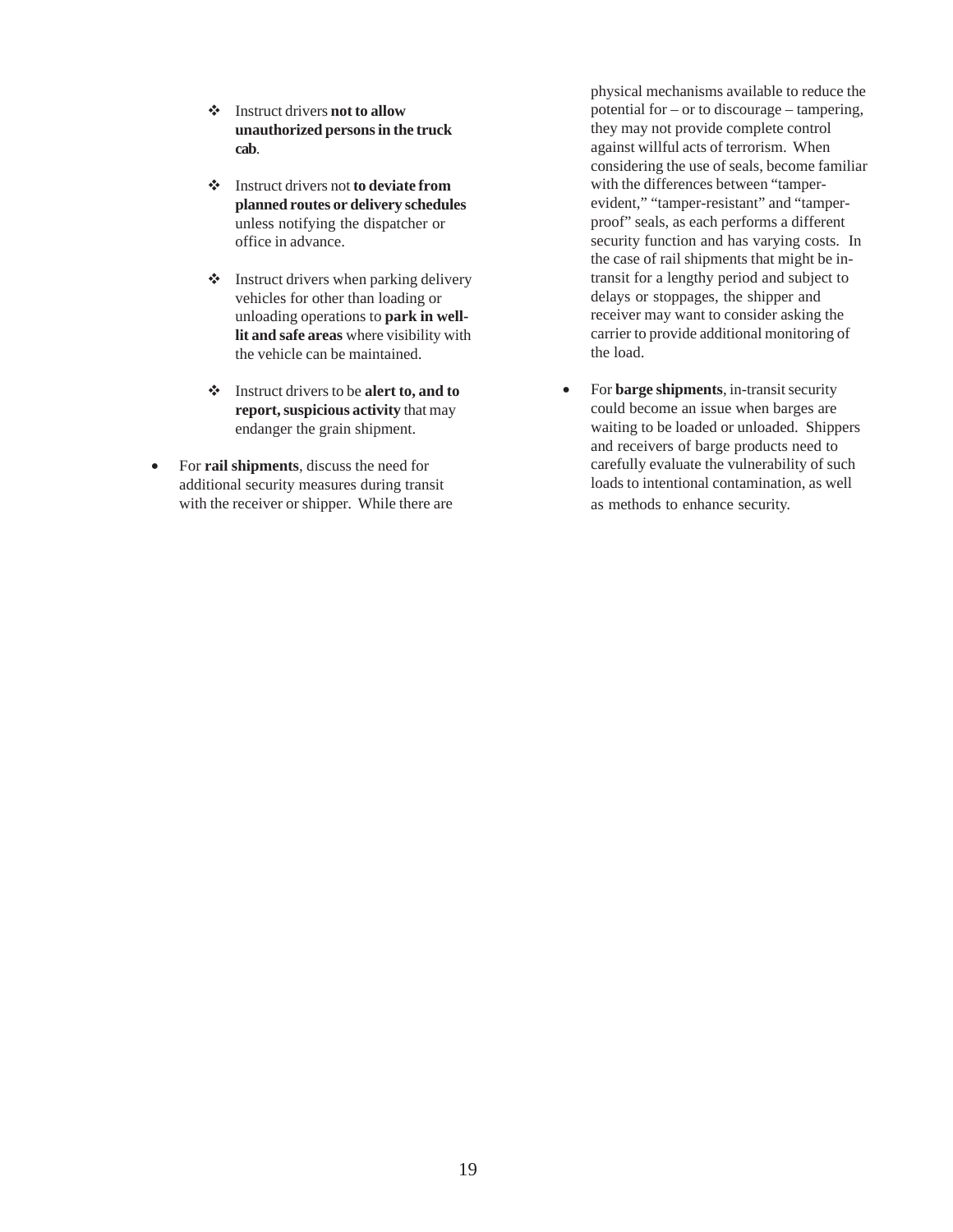### **Part II.D**

### **Emergency Response Procedures**

To protect employees and the facility, it's a good business practice and a requirement under Occupational Safety and Health Administration regulations to implement a written emergency action plan.

An emergency action plan identifies the specific responsibilities of employees in the event of a fire, explosion or other emergency at grain-handling, feed and processing facilities. It also provides specific procedures for evacuating the working areas of the facility, contacting law enforcement and emergency responders, securing the scene and identifying witnesses in the event of suspicious circumstances.

The following elements should be included in an emergency action plan:

- ¾ **List of Emergency Contact Telephone Numbers:** Include contacts for the fire department, police department, rescue/ ambulance squads, hospitals, utilities and the local FBI office. In addition, in the event of contamination of grain, feed, processed or food products, include contact information for USDA, FDA and state public health officials. Contact information on insurance providers also is useful. Be sure to keep the information current. Place the list at or nearby all phones in the facility. *(A sample form is attached as part of Appendix 2)*.
- ¾ **List Employee Telephone Numbers:** This is useful in the event of an emergency, and also should be kept current. *(A sample form is attached as part of Appendix 2)*.
- ¾ **Type of Alarm System Used:** Specify the type of alarm system used at the facility *(standard fire alarm, visual alarm with flashing lights, etc.)* and the types of signals used for various emergencies *(fire or explosion, tornado, general evacuation, etc.)*
- ¾ **Visitor Log:** As noted previously, maintain a visitor log to facilitate evacuation in the event of an emergency. *(A sample form is attached as part of Appendix 2)*.
- ¾ **Employee Assignments:** Specify the assignments for each employee responsible for performing an essential function prior to exiting the property. Include any actions needed to address suspected contamination, tampering or other food-security concerns.
- ¾ **Establish and Specify Emergency Escape Routes:** Escape routes from all working areas of the facility should be established and communicated to all employees, outside contractors or visitors that may be located at the plant.
- ¾ **Rendezvous/Assemblage Areas:** Consider posting a site plan designating escape routes, rendezvous/assemblage areas, and firefighting and rescue equipment. Designated company officials should be assigned the responsibility for escorting any visitors to designated assemblage areas in the event of an emergency.
- ¾ **Employee Training:** As part of the emergency action plan, specify the type and frequency of training concerning: 1) hazard detection and recognition; 2) fire detection and reporting; 3) recognizing suspicious activity and reporting to management; 4) location of alarm and firefighting equipment; 5) use of self-contained breathing apparatus and first-aid kits; 6) emergency exit routes and assembly areas; and 7) assignment of individual employee responsibilities. Also keep employees informed about the nation's color-coded threat level as determined by the Department of Homeland Security, as well as when changes to the threat level are made.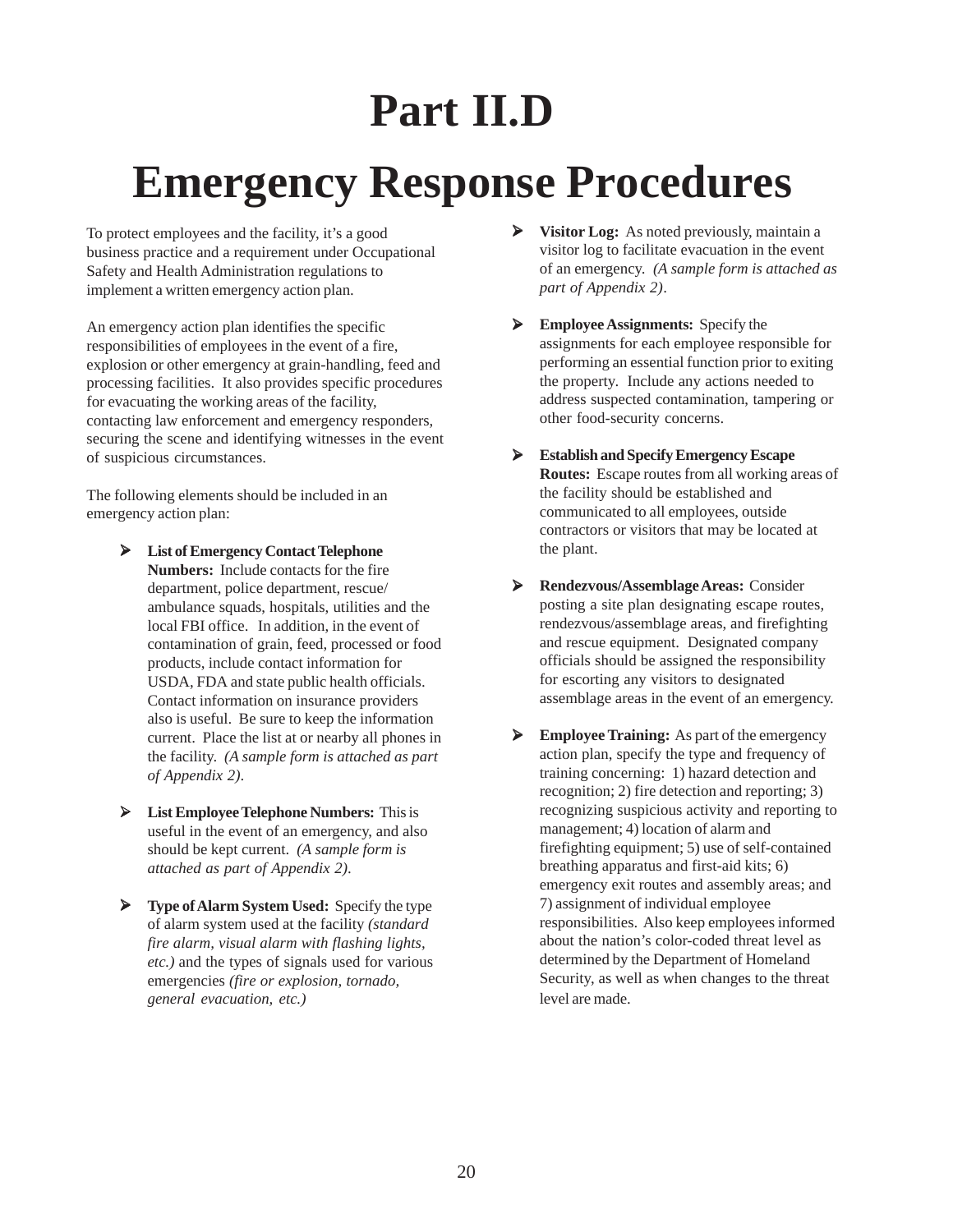## **Conclusion**

The aforementioned topics discussed and guidance are **not** formal recommendations. Nor are they designed to be a comprehensive compilation of all security issues confronting grain storage facilities or other agribusinesses. Rather, they provide a "menu" of ideas and concepts that grain warehouse managers can consider incorporating into a facility security plan so as to comply with the UGRSA requirements.

A reminder: It is extremely important when developing or modifying a facility security plan to select those procedures that are effective, practical and realistic for the type and characteristics of the facility for which they are intended, as well as the physical surroundings in which the plant operates. There is no "one-size-fitsall" approach when it comes to facility security; different plans may be appropriate for different facilities operated by the same company based upon the circumstances and conditions present. In addition, it is extremely important that you select facility-security measures that are achievable and that will be implemented.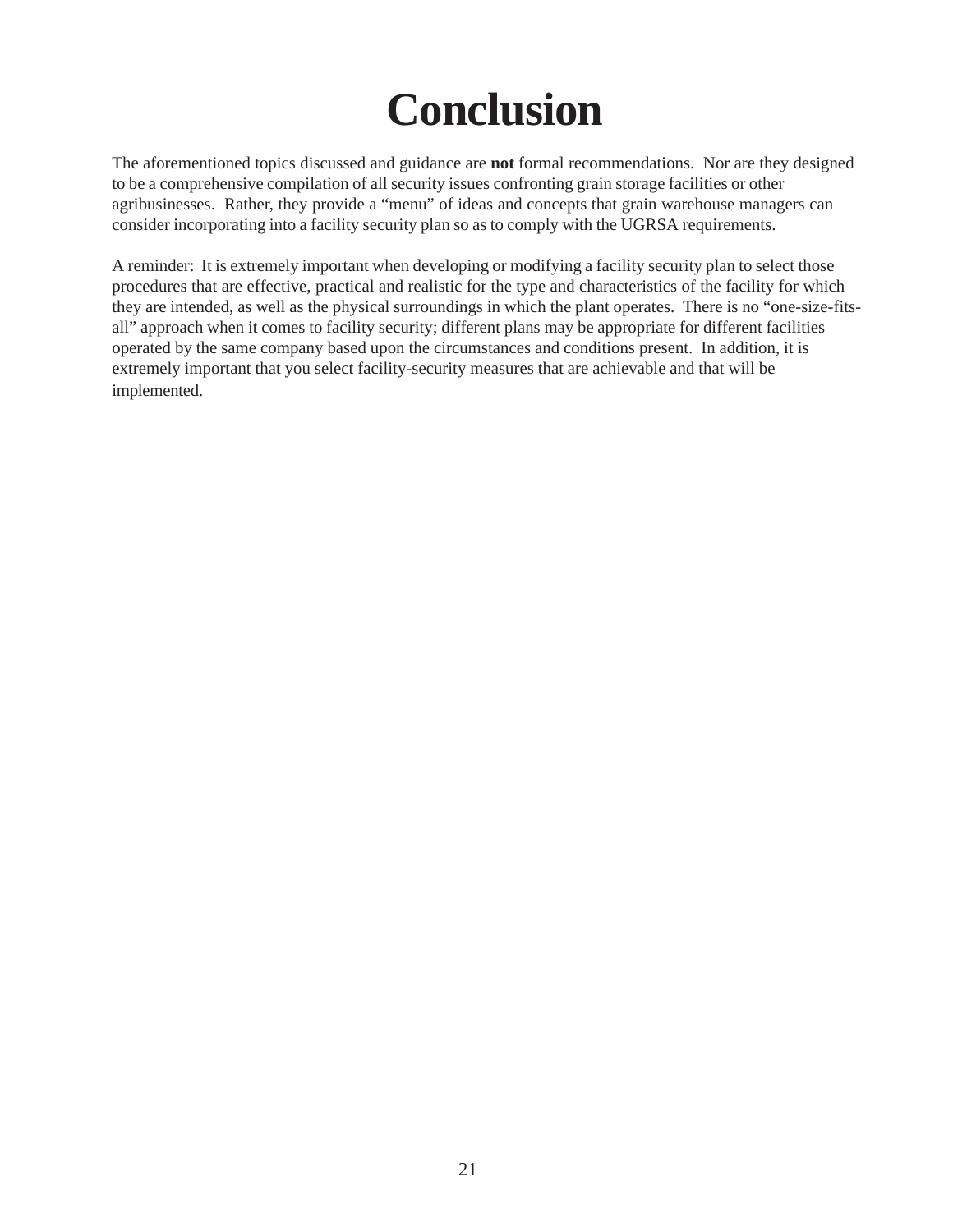#### **Appendix 1 Confidential – Not for Public Disclosure**

# **Management Certification of Completion of UGRSA Facility Vulnerability Assessment and Facility Security Plan for the**

\_\_\_\_\_\_\_\_\_\_\_\_\_\_\_\_\_\_\_\_\_\_\_\_\_\_\_\_\_\_\_\_\_\_\_\_\_\_\_\_\_\_\_\_\_\_\_\_\_\_\_\_\_\_\_\_\_\_\_\_\_\_\_\_\_\_\_\_\_\_\_\_ (Company Name)

\_\_\_\_\_\_\_\_\_\_\_\_\_\_\_\_\_\_\_\_\_\_\_\_\_\_\_\_\_\_\_\_\_\_\_\_\_\_\_\_\_\_\_\_\_\_\_\_\_\_\_\_\_\_\_\_\_\_\_\_\_\_\_\_\_\_\_\_\_\_\_\_ (Street or P.O. Box Address)

\_\_\_\_\_\_\_\_\_\_\_\_\_\_\_\_\_\_\_\_\_\_\_\_\_\_\_\_\_\_\_\_\_\_\_\_\_\_\_\_\_\_\_\_\_\_\_\_\_\_\_\_\_\_\_\_\_\_\_\_\_\_\_\_\_\_\_\_\_\_\_\_ (City, State, Zip Code)

This is to certify that our company, in accordance with the Uniform Grain and Rice Storage Agreement (UGRSA) contract issued by the U.S. Department of Agriculture's Commodity Credit Corporation, has conducted a facility vulnerability assessment and implemented a facility security plan to protect commodities stored and handled under this contract.

In so doing, management and/or its designated representatives have examined and addressed in the facility security plan potential vulnerabilities associated with:

 $\triangleright$  The general security of the physical structures and grounds of the grain storage facility.

As part of this assessment, the following areas or functions were examined and evaluated for their relative vulnerability and degree of risk:

- Security of the perimeter and physical grounds.
- Age, type and configuration of buildings.
- Accessibility of the facility and grounds to visitors, outside contractors and vendors.
- History of previous incidences of burglary, vandalism, or suspicious activities.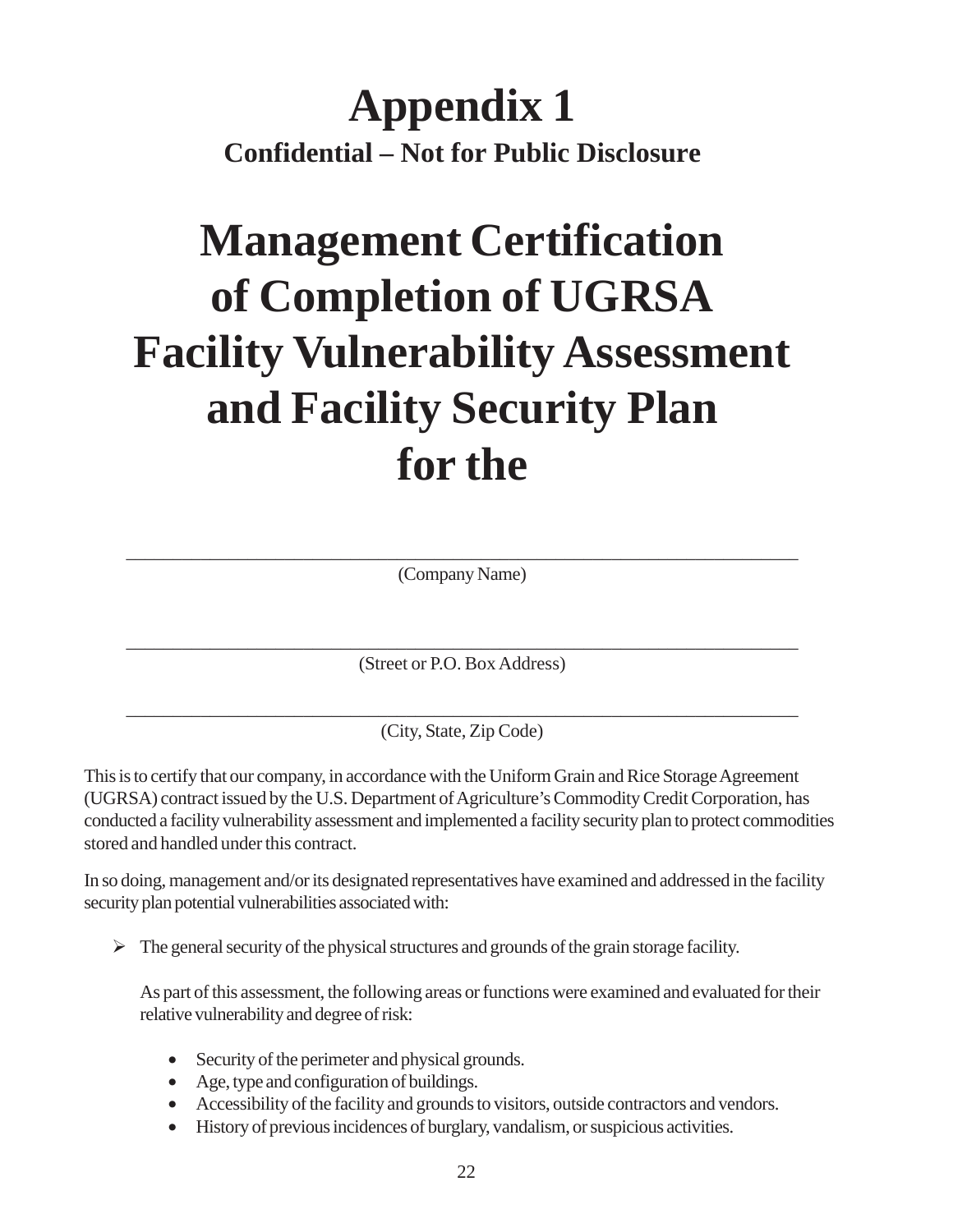- Location and access of critical areas, such as facility control rooms, electric power rooms and utilities.
- On-site hazards, such as chemicals and other hazardous materials (e.g., pesticides, fumigants, fertilizer, etc.)
- Product flows of grain and other agricultural commodities stored or handled under the UGRSA, as well as other products that could contaminate such commodities (e.g., feed and feed ingredients, grain protectants, animal drugs, etc.)
- Security of computers, mail and telecommunications.
- Practices for outside contractors.
- Practices for dealing with deliveries from "unknown" customers.
- $\triangleright$  Operating and personnel procedures, including:
	- Employee hiring, selection and termination.
	- Employee training on company security policies and procedures.
	- Contractor, vendor and visitor policies.
- $\triangleright$  Receiving and load-out operations to protect against tampering of grains and other agricultural commodities handled under the UGRSA.
- $\triangleright$  Emergency response plan that will be activated if management receives a credible threat to the safety or security of the facility or the commodities stored or handled therein.
- $\triangleright$  Emergency contacts for local emergency responders and law enforcement personnel who will be contacted if management receives a credible threat to the safety or security of the facilities or commodities stored or handled therein.

This plan shall be reviewed periodically to ensure it  *(specify annually, biannually, etc.)* continues to meet the security needs of this facility.

\_\_\_\_\_\_\_\_\_\_\_\_\_\_\_\_\_\_\_\_\_\_\_\_\_\_\_\_\_\_\_\_\_\_\_\_\_\_\_\_\_\_\_\_\_\_\_\_\_\_\_\_\_\_\_\_\_\_\_\_\_\_\_\_\_\_\_\_\_\_\_\_

\_\_\_\_\_\_\_\_\_\_\_\_\_\_\_\_\_\_\_\_\_\_\_\_\_\_\_\_\_\_\_\_\_\_\_\_\_\_\_\_\_\_\_\_\_\_\_\_\_\_\_\_\_\_\_\_\_\_\_\_\_\_\_\_\_\_\_\_\_\_\_\_

\_\_\_\_\_\_\_\_\_\_\_\_\_\_\_\_\_\_\_\_\_\_\_\_\_\_\_\_\_\_\_\_\_\_\_\_\_\_\_\_\_\_\_\_ \_\_\_\_\_\_\_\_\_\_\_\_\_\_\_\_\_\_\_\_\_

This facility security plan represents official company policy.

(Name of Authorized Company Official)

(Signature)

(Title) (Date)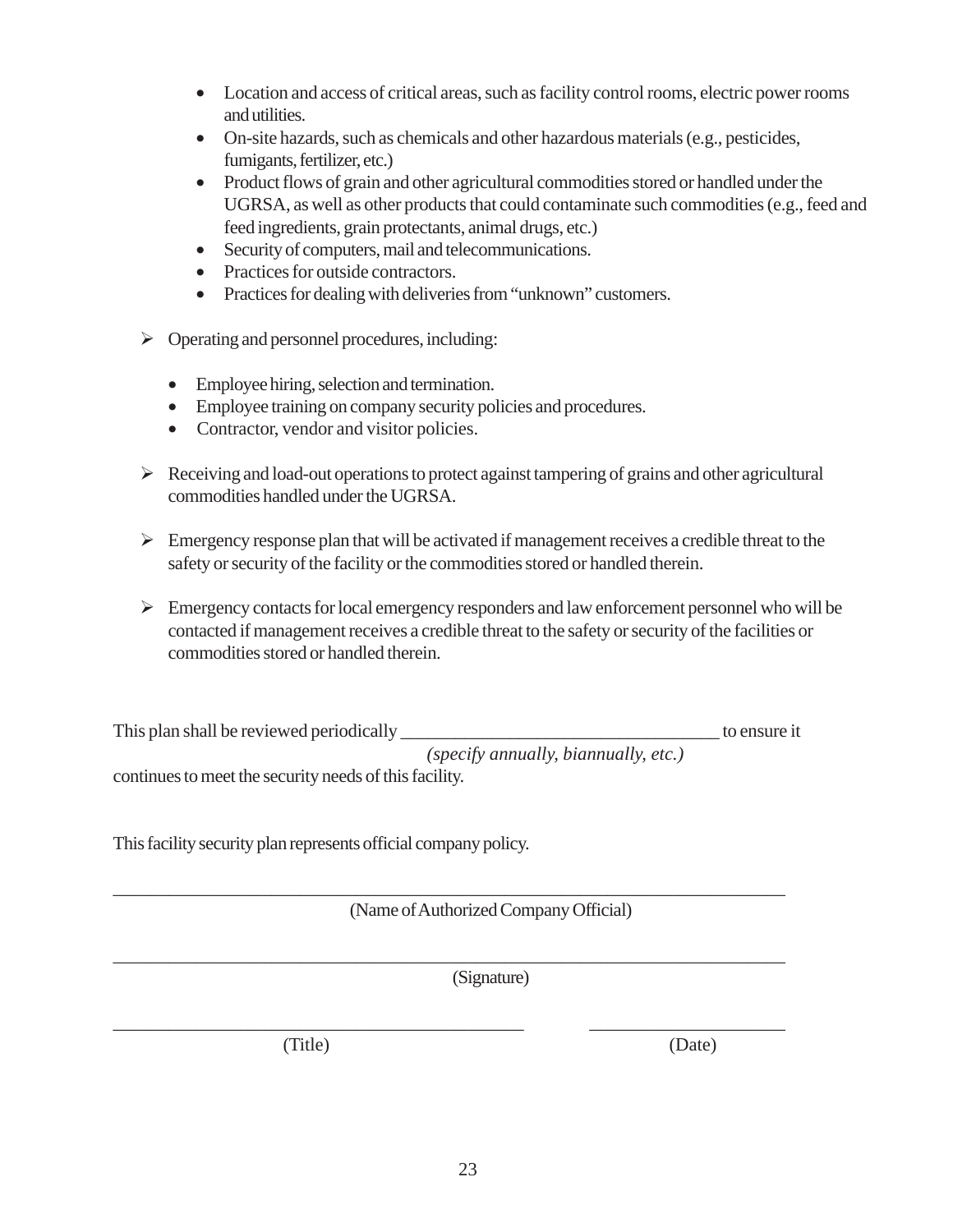# **Appendix 2**

# **SAMPLE FORMS**

- **· Sample Emergency Telephone List**
- **· Sample Employee Emergency Telephone List**
- **· Sample Visitor's Log**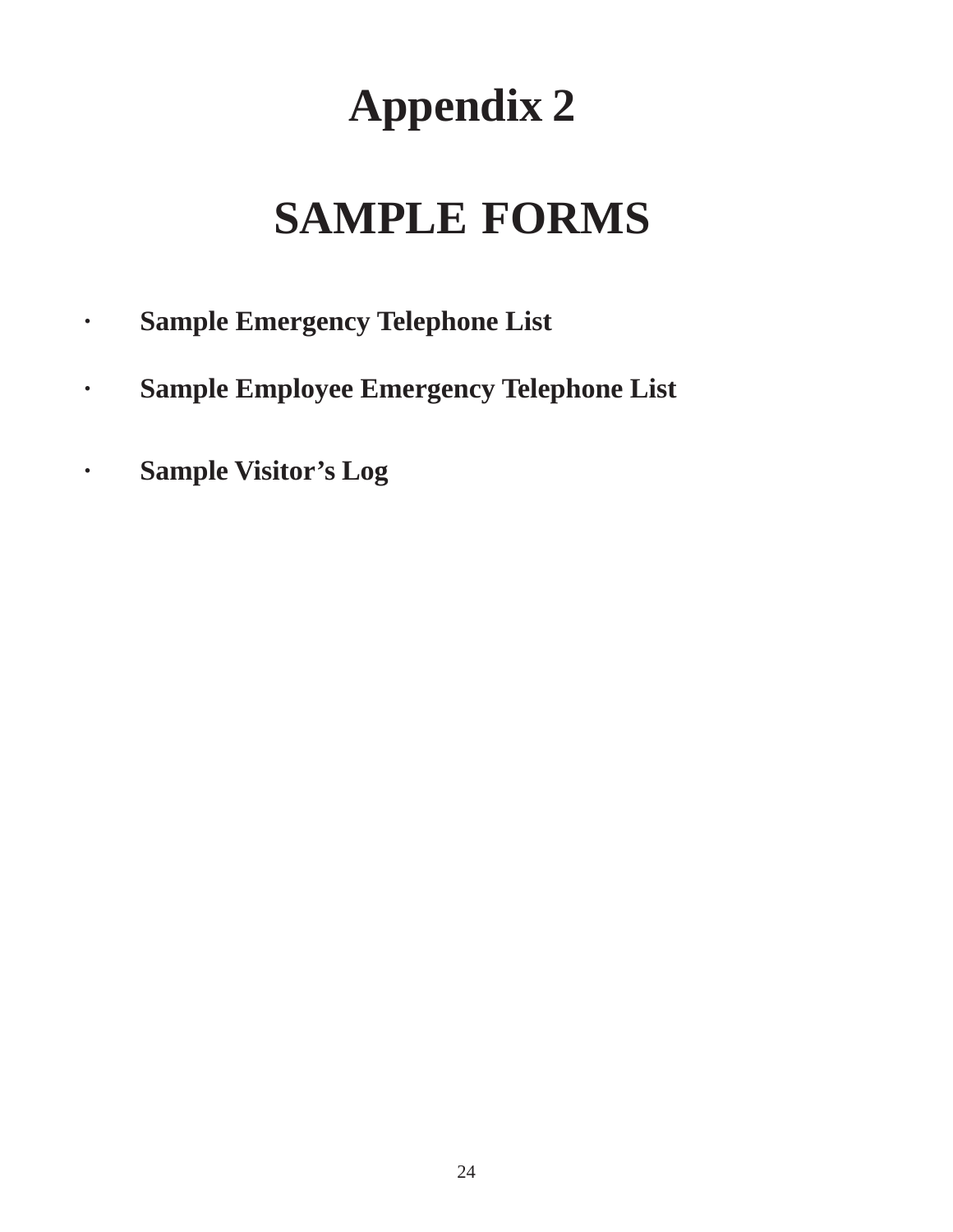#### **Sample Emergency Telephone List**

| Company Manager<br><u>Leadenborne and the company Manager</u> |                                                                                    |                       |
|---------------------------------------------------------------|------------------------------------------------------------------------------------|-----------------------|
| Assistant Manager                                             |                                                                                    |                       |
| Superintendent                                                |                                                                                    |                       |
|                                                               |                                                                                    |                       |
| <b>Agency</b>                                                 | <b>Phone Number</b>                                                                | <b>Contact Person</b> |
| Police/Law Enforcement                                        |                                                                                    |                       |
|                                                               |                                                                                    |                       |
|                                                               | Sheriff:                                                                           |                       |
|                                                               |                                                                                    |                       |
|                                                               |                                                                                    |                       |
| Rescue Squads / Medical Personnel                             |                                                                                    |                       |
|                                                               |                                                                                    |                       |
|                                                               |                                                                                    |                       |
|                                                               |                                                                                    |                       |
|                                                               |                                                                                    |                       |
| Food and Drug Administration                                  |                                                                                    |                       |
|                                                               |                                                                                    |                       |
| Regional Office:                                              |                                                                                    |                       |
|                                                               | Commodity Credit Corporation: (816)-926-2528 Steve Searcy, Chief, Storage Contract |                       |
|                                                               | Branch, USDA Kansas City Commodity Office                                          |                       |
| Chemical                                                      |                                                                                    |                       |
|                                                               |                                                                                    |                       |
|                                                               | Chemical Transportation Emergency Center (Chemtrec): ___________________________   |                       |
|                                                               | Toxic Substances Control Hotline Number:                                           |                       |
|                                                               |                                                                                    |                       |
| <b>Utilities</b>                                              |                                                                                    |                       |
| Gas:                                                          |                                                                                    |                       |
|                                                               |                                                                                    |                       |
|                                                               |                                                                                    |                       |
| <b>Specialty Contractors</b>                                  |                                                                                    |                       |
|                                                               |                                                                                    |                       |
|                                                               |                                                                                    |                       |
|                                                               |                                                                                    |                       |
|                                                               |                                                                                    |                       |
|                                                               |                                                                                    |                       |
|                                                               |                                                                                    |                       |
|                                                               |                                                                                    |                       |
|                                                               |                                                                                    |                       |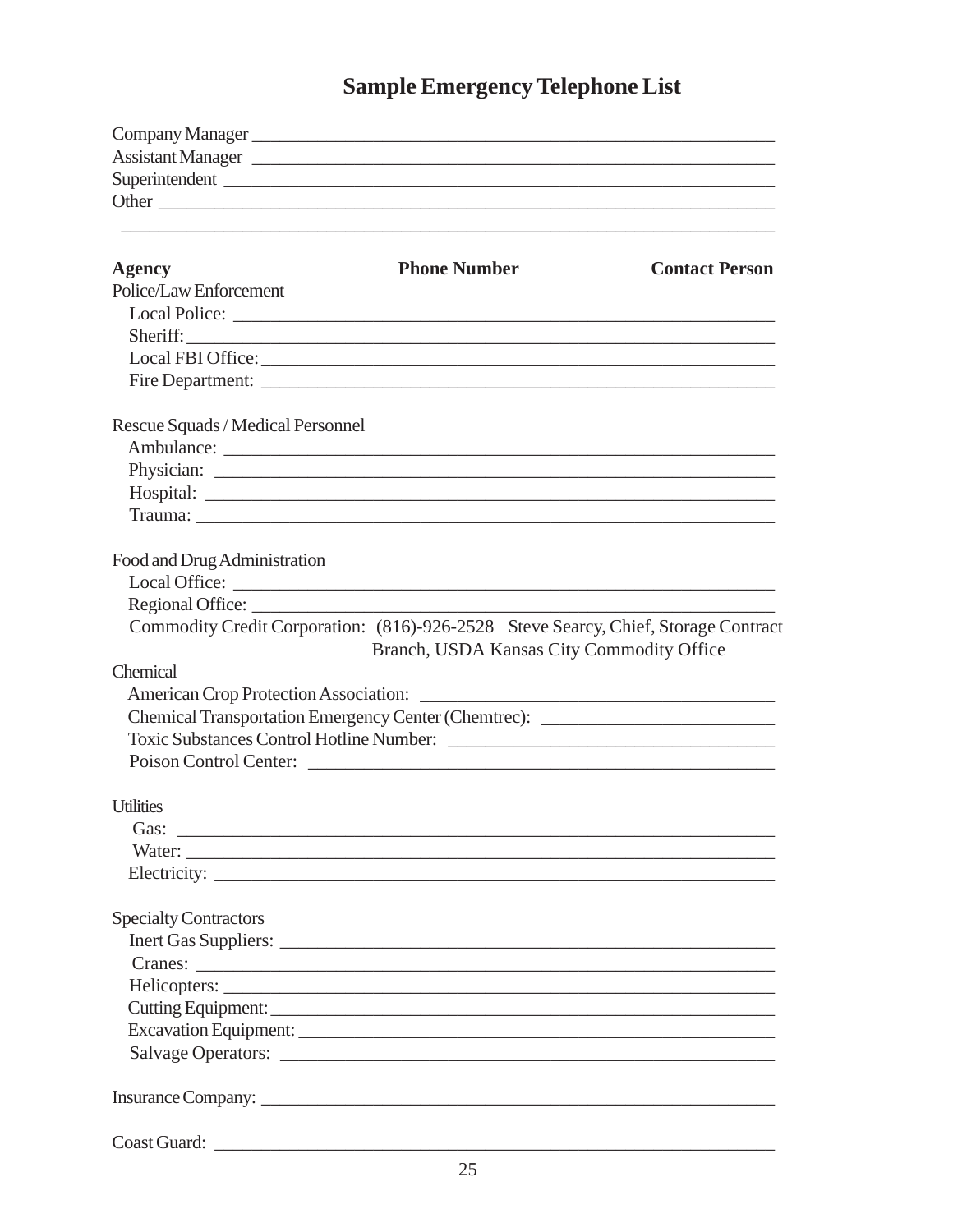#### **Employee Emergency Telephone List**

| Employee Name<br>Home<br>Telephone<br>Number |  | Cell<br>Phone | Name of Person to<br>Contact in Emergency | Emergency Contact's<br>Telephone Number<br>(if different than home) |  |  |  |  |
|----------------------------------------------|--|---------------|-------------------------------------------|---------------------------------------------------------------------|--|--|--|--|
|                                              |  |               |                                           |                                                                     |  |  |  |  |
|                                              |  |               |                                           |                                                                     |  |  |  |  |
|                                              |  |               |                                           |                                                                     |  |  |  |  |
|                                              |  |               |                                           |                                                                     |  |  |  |  |
|                                              |  |               |                                           |                                                                     |  |  |  |  |
|                                              |  |               |                                           |                                                                     |  |  |  |  |
|                                              |  |               |                                           |                                                                     |  |  |  |  |
|                                              |  |               |                                           |                                                                     |  |  |  |  |
|                                              |  |               |                                           |                                                                     |  |  |  |  |
|                                              |  |               |                                           |                                                                     |  |  |  |  |
|                                              |  |               |                                           |                                                                     |  |  |  |  |
|                                              |  |               |                                           |                                                                     |  |  |  |  |
|                                              |  |               |                                           |                                                                     |  |  |  |  |
|                                              |  |               |                                           |                                                                     |  |  |  |  |
|                                              |  |               |                                           |                                                                     |  |  |  |  |
|                                              |  |               |                                           |                                                                     |  |  |  |  |
|                                              |  |               |                                           |                                                                     |  |  |  |  |
|                                              |  |               |                                           |                                                                     |  |  |  |  |
|                                              |  |               |                                           |                                                                     |  |  |  |  |
|                                              |  |               |                                           |                                                                     |  |  |  |  |
|                                              |  |               |                                           |                                                                     |  |  |  |  |